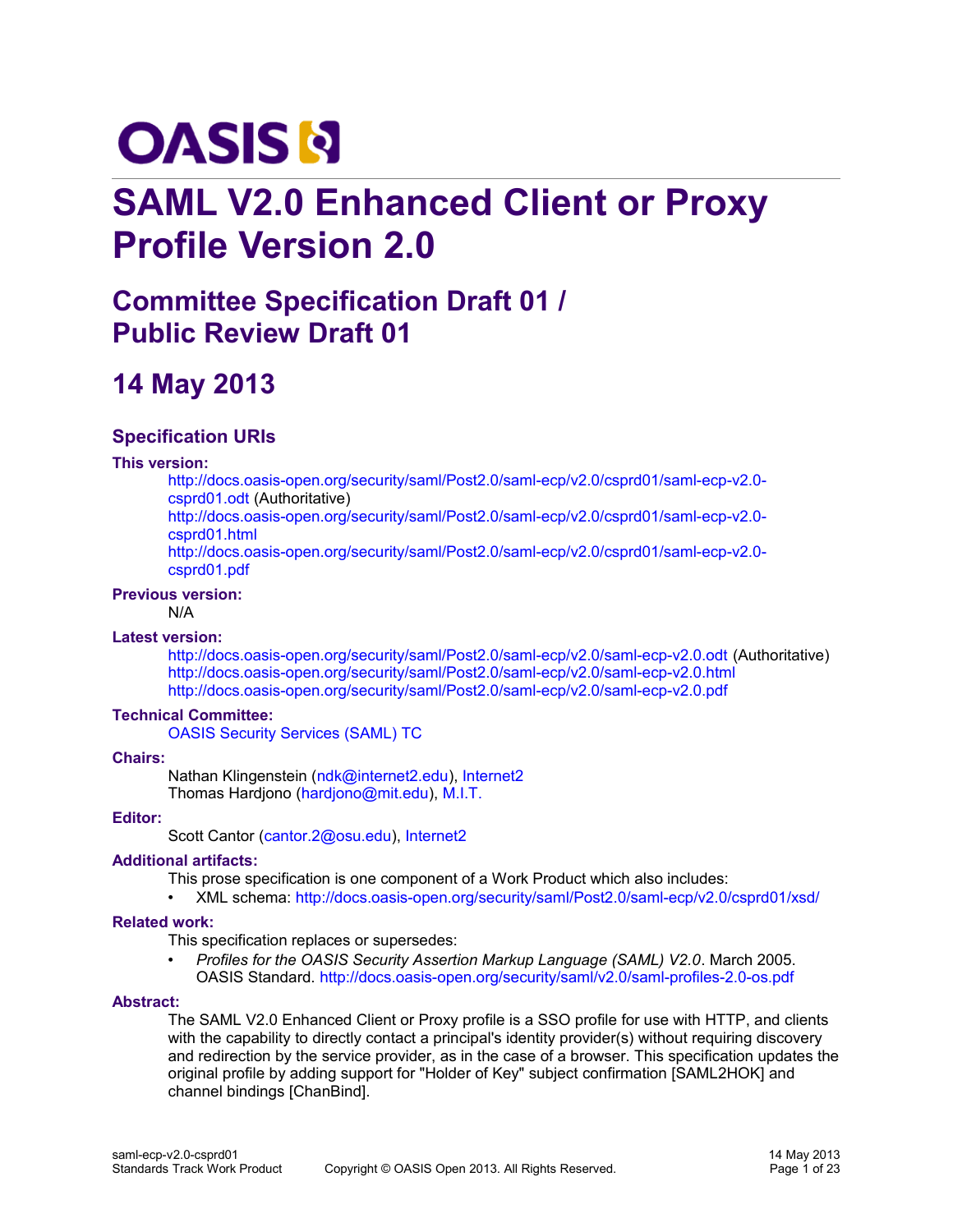#### **Status:**

This document was last revised or approved by the OASIS Security Services (SAML) TC on the above date. The level of approval is also listed above. Check the "Latest version" location noted above for possible later revisions of this document.

Technical Committee members should send comments on this Work Product to the Technical Committee's email list. Others should send comments to the Technical Committee by using the ["Send A Comment"](http://www.oasis-open.org/committees/comments/index.php?wg_abbrev=security) button on the Technical Committee's web page at [http://www.oasis](http://www.oasis-open.org/committees/security/)[open.org/committees/security/.](http://www.oasis-open.org/committees/security/)

For information on whether any patents have been disclosed that may be essential to implementing this Work Product, and any offers of patent licensing terms, please refer to the Intellectual Property Rights section of the Technical Committee web page [\(http://www.oasis](http://www.oasis-open.org/committees/security/ipr.php)[open.org/committees/security/ipr.php\)](http://www.oasis-open.org/committees/security/ipr.php).

#### **Citation format:**

When referencing this Work Product the following citation format should be used:

#### **[SAML-ecp-v2.0]**

*SAML V2.0 Enhanced Client or Proxy Profile Version 2.0*. 14 May 2013. OASIS Committee Specification Draft 01 / Public Review Draft 01. [http://docs.oasis](http://docs.oasis-open.org/security/saml/Post2.0/saml-ecp/v2.0/csprd01/saml-ecp-v2.0-csprd01.html)[open.org/security/saml/Post2.0/saml-ecp/v2.0/csprd01/saml-ecp-v2.0-csprd01.html.](http://docs.oasis-open.org/security/saml/Post2.0/saml-ecp/v2.0/csprd01/saml-ecp-v2.0-csprd01.html)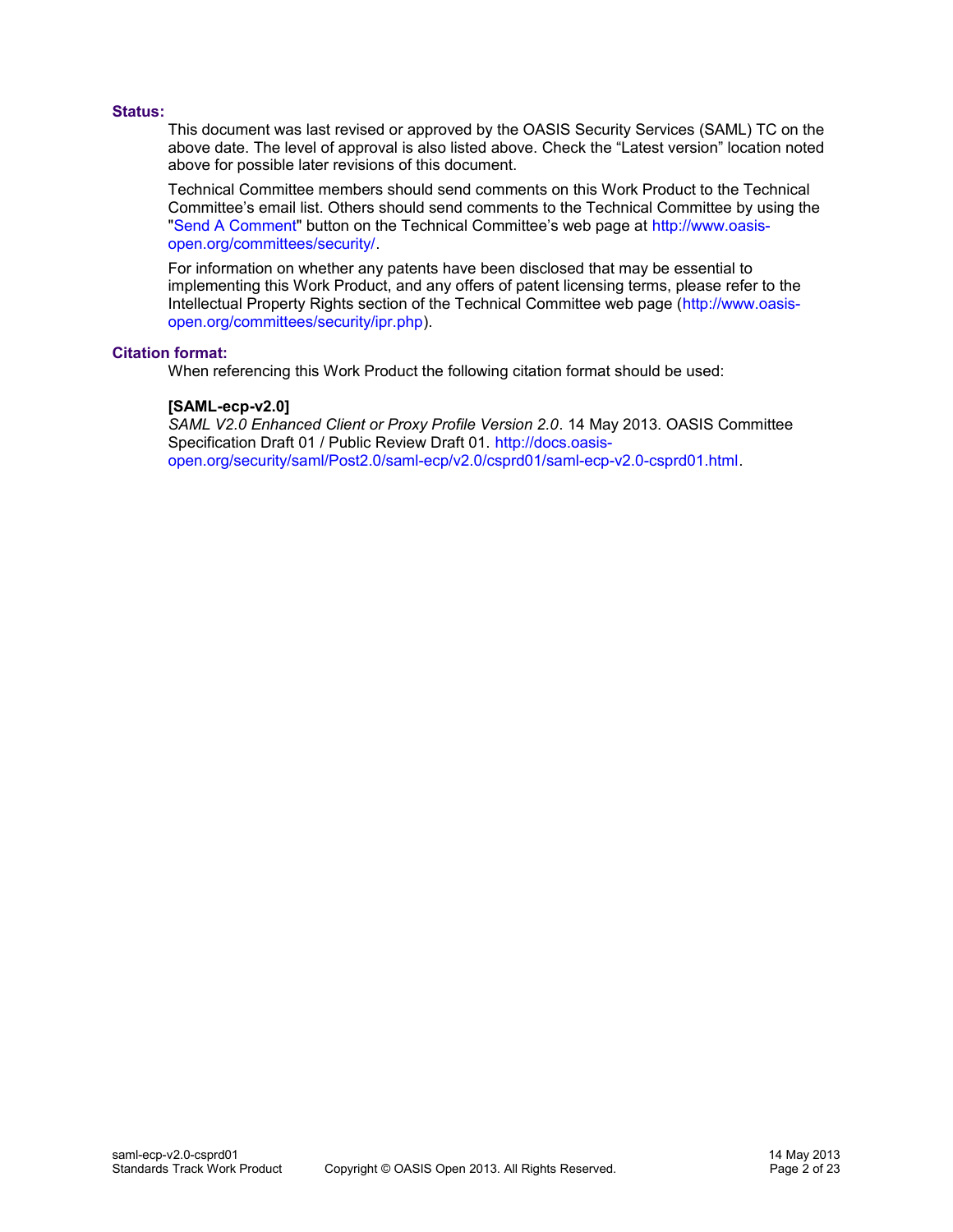# **Notices**

Copyright © OASIS Open 2013. All Rights Reserved.

All capitalized terms in the following text have the meanings assigned to them in the OASIS Intellectual Property Rights Policy (the "OASIS IPR Policy"). The full [Policy](http://www.oasis-open.org/policies-guidelines/ipr) may be found at the OASIS website.

This document and translations of it may be copied and furnished to others, and derivative works that comment on or otherwise explain it or assist in its implementation may be prepared, copied, published, and distributed, in whole or in part, without restriction of any kind, provided that the above copyright notice and this section are included on all such copies and derivative works. However, this document itself may not be modified in any way, including by removing the copyright notice or references to OASIS, except as needed for the purpose of developing any document or deliverable produced by an OASIS Technical Committee (in which case the rules applicable to copyrights, as set forth in the OASIS IPR Policy, must be followed) or as required to translate it into languages other than English.

The limited permissions granted above are perpetual and will not be revoked by OASIS or its successors or assigns.

This document and the information contained herein is provided on an "AS IS" basis and OASIS DISCLAIMS ALL WARRANTIES, EXPRESS OR IMPLIED, INCLUDING BUT NOT LIMITED TO ANY WARRANTY THAT THE USE OF THE INFORMATION HEREIN WILL NOT INFRINGE ANY OWNERSHIP RIGHTS OR ANY IMPLIED WARRANTIES OF MERCHANTABILITY OR FITNESS FOR A PARTICULAR PURPOSE.

OASIS requests that any OASIS Party or any other party that believes it has patent claims that would necessarily be infringed by implementations of this OASIS Committee Specification or OASIS Standard, to notify OASIS TC Administrator and provide an indication of its willingness to grant patent licenses to such patent claims in a manner consistent with the IPR Mode of the OASIS Technical Committee that produced this specification.

OASIS invites any party to contact the OASIS TC Administrator if it is aware of a claim of ownership of any patent claims that would necessarily be infringed by implementations of this specification by a patent holder that is not willing to provide a license to such patent claims in a manner consistent with the IPR Mode of the OASIS Technical Committee that produced this specification. OASIS may include such claims on its website, but disclaims any obligation to do so.

OASIS takes no position regarding the validity or scope of any intellectual property or other rights that might be claimed to pertain to the implementation or use of the technology described in this document or the extent to which any license under such rights might or might not be available; neither does it represent that it has made any effort to identify any such rights. Information on OASIS' procedures with respect to rights in any document or deliverable produced by an OASIS Technical Committee can be found on the OASIS website. Copies of claims of rights made available for publication and any assurances of licenses to be made available, or the result of an attempt made to obtain a general license or permission for the use of such proprietary rights by implementers or users of this OASIS Committee Specification or OASIS Standard, can be obtained from the OASIS TC Administrator. OASIS makes no representation that any information or list of intellectual property rights will at any time be complete, or that any claims in such list are, in fact, Essential Claims.

The name "OASIS" is a trademark of [OASIS,](http://www.oasis-open.org/) the owner and developer of this specification, and should be used only to refer to the organization and its official outputs. OASIS welcomes reference to, and implementation and use of, specifications, while reserving the right to enforce its marks against misleading uses. Please see<http://www.oasis-open.org/policies-guidelines/trademark>for above guidance.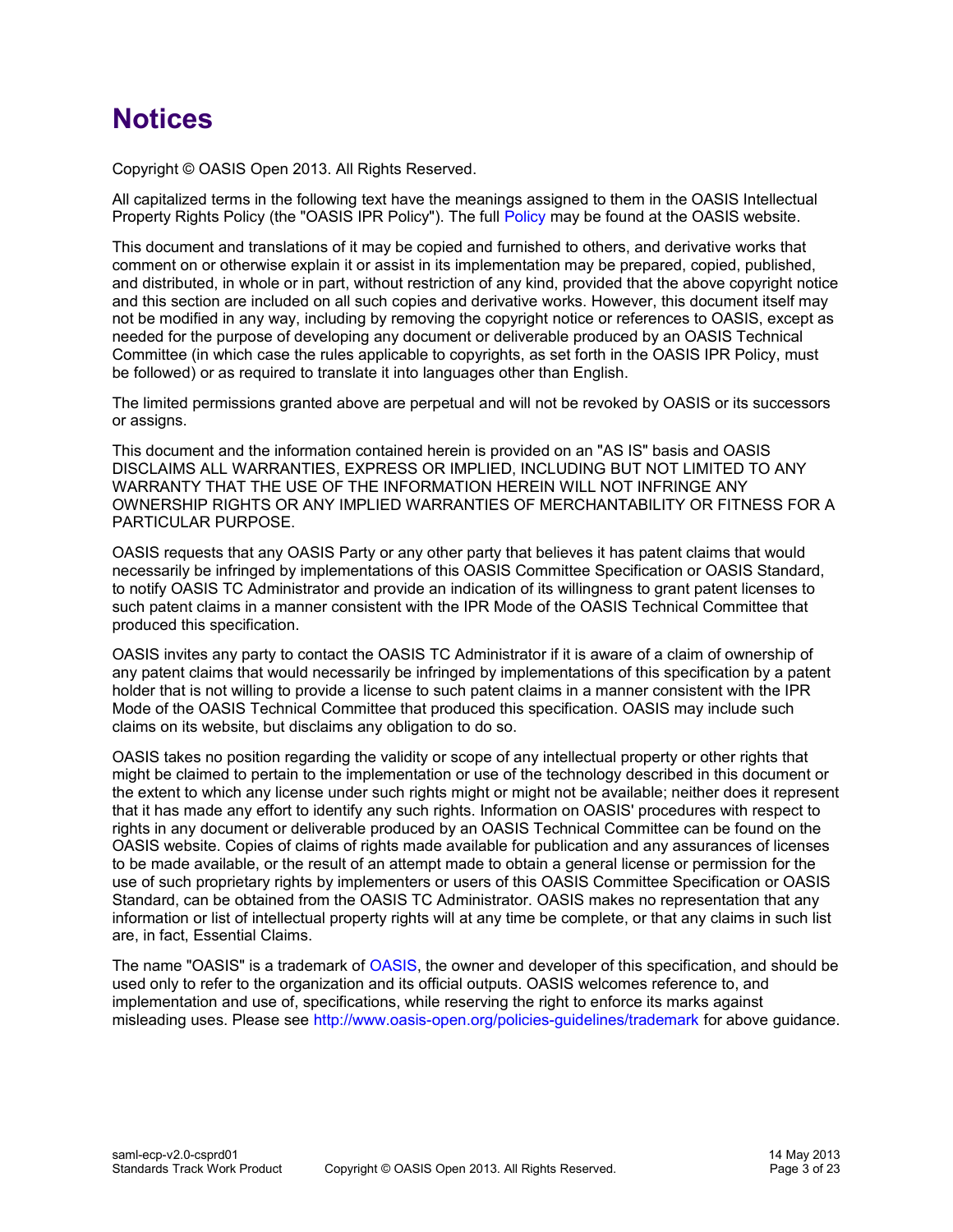# **Table of Contents**

| $\mathbf{1}$   |       |                    |  |
|----------------|-------|--------------------|--|
|                | 1.1   |                    |  |
|                | 1.2   |                    |  |
|                | 1.3   |                    |  |
|                | 1.4   |                    |  |
| $\overline{2}$ |       |                    |  |
|                | 2.1   |                    |  |
|                | 2.2   |                    |  |
|                | 2.3   |                    |  |
|                | 2.3.1 |                    |  |
|                |       | 2.3.1.1            |  |
|                | 2.3.2 |                    |  |
|                |       | 2.3.2.1<br>2.3.2.2 |  |
|                | 2.3.3 |                    |  |
|                | 2.3.4 |                    |  |
|                |       | 2.3.4.1            |  |
|                | 2.3.5 | 2.3.4.2            |  |
|                |       | 2.3.5.1            |  |
|                | 2.3.6 |                    |  |
|                |       | 2.3.6.1            |  |
|                |       | 2.3.6.2<br>2.3.6.3 |  |
|                |       | 2.3.6.4            |  |
|                | 2.3.7 | 2.3.7.1            |  |
|                |       | 2.3.7.2            |  |
|                | 2.3.8 |                    |  |
|                | 2.3.9 |                    |  |
|                |       | 2.3.10             |  |
|                |       | 2.3.11             |  |
| 3              |       |                    |  |
|                | 3.1   |                    |  |
|                | 3.1.1 |                    |  |
|                | 3.1.2 |                    |  |
|                |       | 3.1.3              |  |
| Appendix A     |       |                    |  |
| Appendix B     |       |                    |  |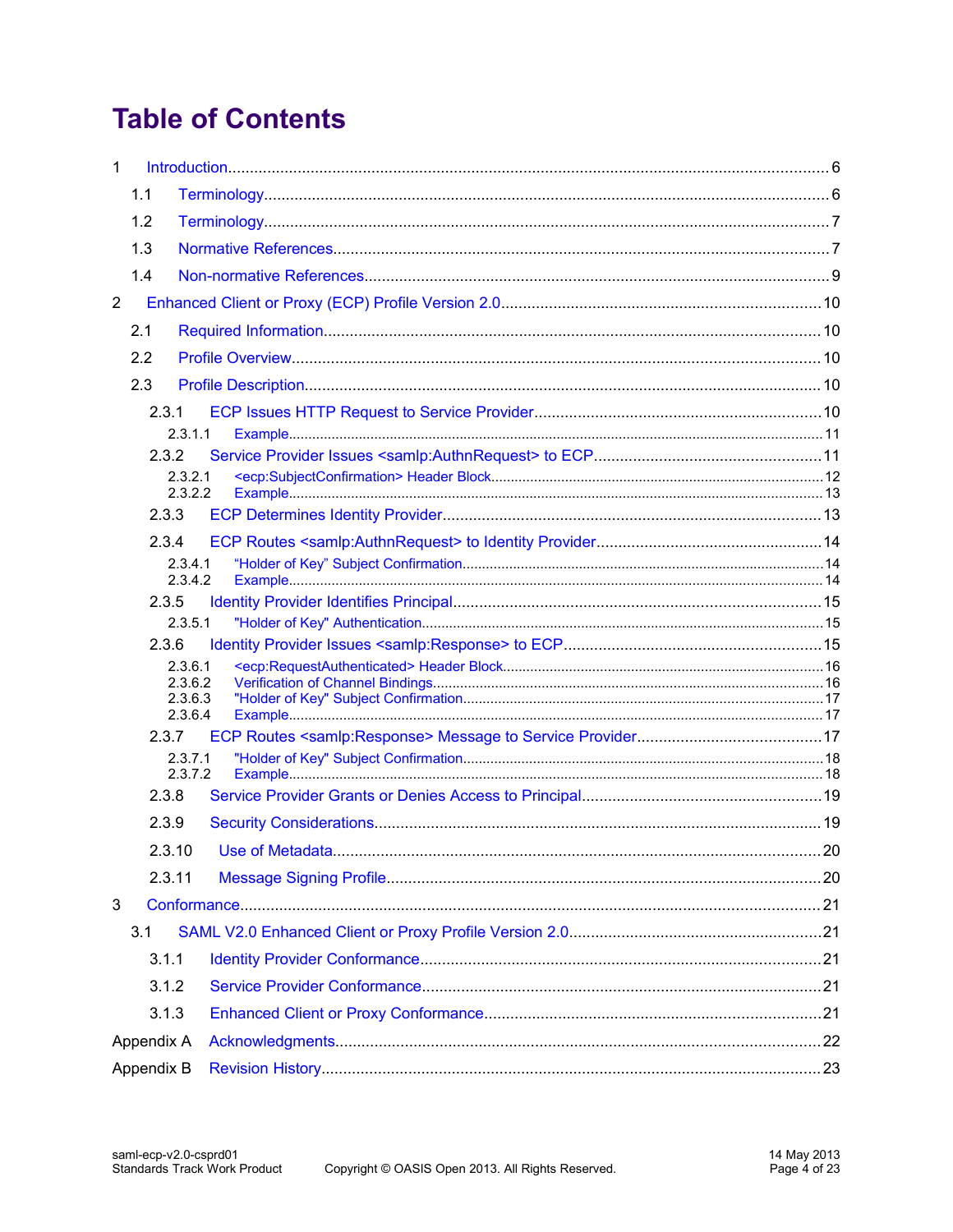# <span id="page-4-1"></span>**1 Introduction**

The SAML V2.0 Enhanced Client or Proxy (ECP) profile is a SSO profile for use with HTTP, and clients with the capability to directly contact a principal's identity provider(s) without requiring discovery and redirection by the service provider, as in the case of a browser. It is particularly useful for desktop or serverside HTTP clients.

This specification updates the original profile by adding support for "Holder of Key" subject confirmatio[n](#page-6-0) [\[SAML2HOK\]](#page-6-0) and channel bindings [\[ChanBind\].](#page-5-2) These additions are optional from a deployment perspective, and are incorporated in a backward-compatible fashion for use with existing implementations when the new features are not used. Both features can be used independently or together, to strengthen the security of the profile.

The addition of "Holder of Key" support has been well-motivated by previous work (e.g., [\[HOKSSO\]\)](#page-6-4), and is equally useful here to strenghten the security and widen the applicability of the original ECP Profile. Incorporation of this addition is accomplished in an analagous manner to [\[HOKSSO\],](#page-6-4) but additional non-TLS (and non-public key) options are permitted to allow for proof of key possession based on XML Signatures [\[XMLSig\]](#page-7-1) or HTTP-compatible mechanisms that may emerge in the future.

The addition of channel bindings takes advantage of the enhanced client's capability to intelligently add information to its exchange with the identity provider, in this case channel bindings between itself and the service provider. Combining this with channel bindings transmitted by the service provider in its (signed) <samlp:AuthnRequest> message allows the identity provider to perform channel bindings verification on behalf of both parties without introducing a requirement for key management into the enhanced client. This in turn allows the identity provider's typically strong and flexible authentication of the service provider to supplement (or substitute for) the typically ineffectual authentication that commercial TLS certificates allow the client to perform.

# <span id="page-4-0"></span>**1.1 Terminology**

The keywords "MUST", "MUST NOT", "REQUIRED", "SHALL", "SHALL NOT", "SHOULD", "SHOULD NOT", "RECOMMENDED", "MAY", and "OPTIONAL" in this specification are to be interpreted as described in [\[RFC2119\].](#page-6-3) These keywords are thus capitalized when used to unambiguously specify requirements over protocol and application features and behavior that affect the interoperability and security of implementations. When these words are not capitalized, they are meant in their natural-language sense.

Conventional XML namespace prefixes are used throughout the listings in this specification to stand for their respective namespaces as follows, whether or not a namespace declaration is present in the example:

| <b>Prefix</b> | <b>XML Namespace</b>                                 | <b>Comments</b>                                                                                               |
|---------------|------------------------------------------------------|---------------------------------------------------------------------------------------------------------------|
| saml:         | urn:oasis:names:tc:SAML:2.0:assertion                | This is the SAML V2.0 assertion namespace<br>defined in the SAML V2.0 core specification<br>[SAML2Core].      |
| samlp:        | urn:oasis:names:tc:SAML:2.0:protocol                 | This is the SAML V2.0 protocol namespace<br>defined in the SAML V2.0 core specification<br>[SAML2Core].       |
| md:           | urn:oasis:names:tc:SAML:2.0:metadata                 | This is the SAML V2.0 metadata namespace<br>defined in the SAML V2.0 metadata specifica-<br>tion [SAML2Meta]. |
| cb:           | urn:oasis:names:tc:SAML:protocol:ext:channel-binding | This is the SAML V2.0 channel binding exten-<br>sion namespace [ChanBind].                                    |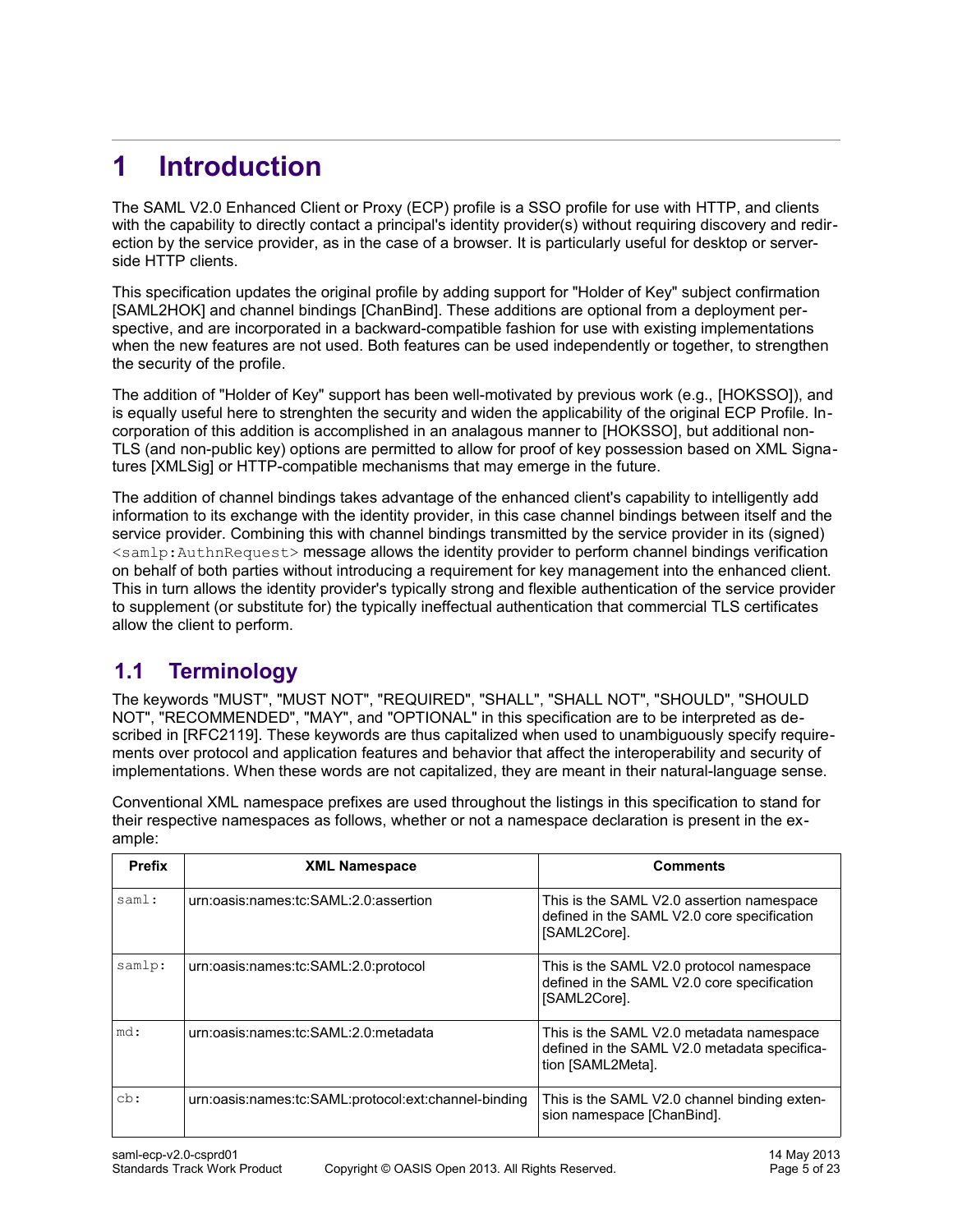| paos: | urn:liberty:paos:2003-08                                                              | This is the PAOS V1.1 namespace defined in<br>the PAOS V1.1 specification [PAOS].                                                                           |
|-------|---------------------------------------------------------------------------------------|-------------------------------------------------------------------------------------------------------------------------------------------------------------|
| ecp:  | urn:oasis:names:tc:SAML:2.0:profiles:SSO:ecp                                          | The is the Enhanced Client or Proxy Profile<br>namespace defined in [SAML2Prof] and up-<br>dated by this specification.                                     |
| S:    | http://schemas.xmlsoap.org/soap/envelope/                                             | This is the SOAP 1.1 envelope namespace<br>defined in [SOAP1.1].                                                                                            |
| ds:   | http://www.w3.org/2000/09/xmldsig#                                                    | This is the XML digital signature namespace<br>defined in the XML Signature Syntax and Pro-<br>cessing specification [XMLSig].                              |
| xenc: | http://www.w3.org/2001/04/xmlenc#                                                     | This is the XML encryption namespace defined<br>in the XML Encryption Syntax and Processing<br>specification [XMLEnc].                                      |
| wsse: | http://docs.oasis-open.org/wss/2004/01/oasis-200401-<br>wss-wssecurity-secext-1.0.xsd | This is the WS-Security Security Extensions<br>namespace defined in the WS-Security SOAP<br>Message Security specification [WSS111].                        |
| xsd:  | http://www.w3.org/2001/XMLSchema                                                      | This namespace is defined in the W3C XML<br>Schema specification [Schema1]. In schema<br>listings, this is the default namespace and no<br>prefix is shown. |
| xsi:  | http://www.w3.org/2001/XMLSchema-instance                                             | This is the XML Schema namespace for<br>schema-related markup that appears in XML<br>instances [Schema1].                                                   |

This specification uses the following typographical conventions in text: <ns: Element>, Attribute, **Datatype**, OtherCode.

This specification uses the following typographical conventions in XML listings:

Listings of XML schemas appear like this.

<span id="page-5-1"></span>Listings of XML examples appear like this. These listings are non-normative.

# **1.2 Terminology**

The term *TLS* as used in this specification refers to either the Secure Sockets Layer (SSL) Protocol 3.[0](#page-7-3) [\[SSL3\]](#page-7-3) or any version of the Transport Layer Security (TLS) Protocol [\[RFC2246\]](#page-6-7)[\[RFC4346\]](#page-6-6)[\[RFC5246\].](#page-6-5) As used in this specification, the term *TLS* specifically does **not** refer to the SSL Protocol 2.0 [\[SSL2\].](#page-7-2)

Unless otherwise noted, the term *X.509 certificate* refers to an X.509 client certificate as specified in the relevant version of the TLS protocol.

# **1.3 Normative References**

<span id="page-5-2"></span><span id="page-5-0"></span>

| [CBReg]                | Channel Binding Types Registry, IANA.<br>http://www.iana.org/assignments/channel-binding-types/                                                                                                    |
|------------------------|----------------------------------------------------------------------------------------------------------------------------------------------------------------------------------------------------|
| [ChanBind]             | OASIS Working Draft, SAML V2.0 Channel Binding Extensions Version 1.0,<br>August 2011. http://docs.oasis-open.org/security/saml/Post2.0/sstc-saml-<br>channel-binding-ext.pdf                      |
| [ChanBind-XSD]         | OASIS Working Draft, Extension Schema for SAML V2.0 Channel Binding<br>Extensions Version 1.0, August 2011. http://docs.oasis-<br>open.org/security/saml/Post2.0/sstc-saml-channel-binding-ext.xsd |
| $\sim$ 0.0 $\sim$ 10.4 |                                                                                                                                                                                                    |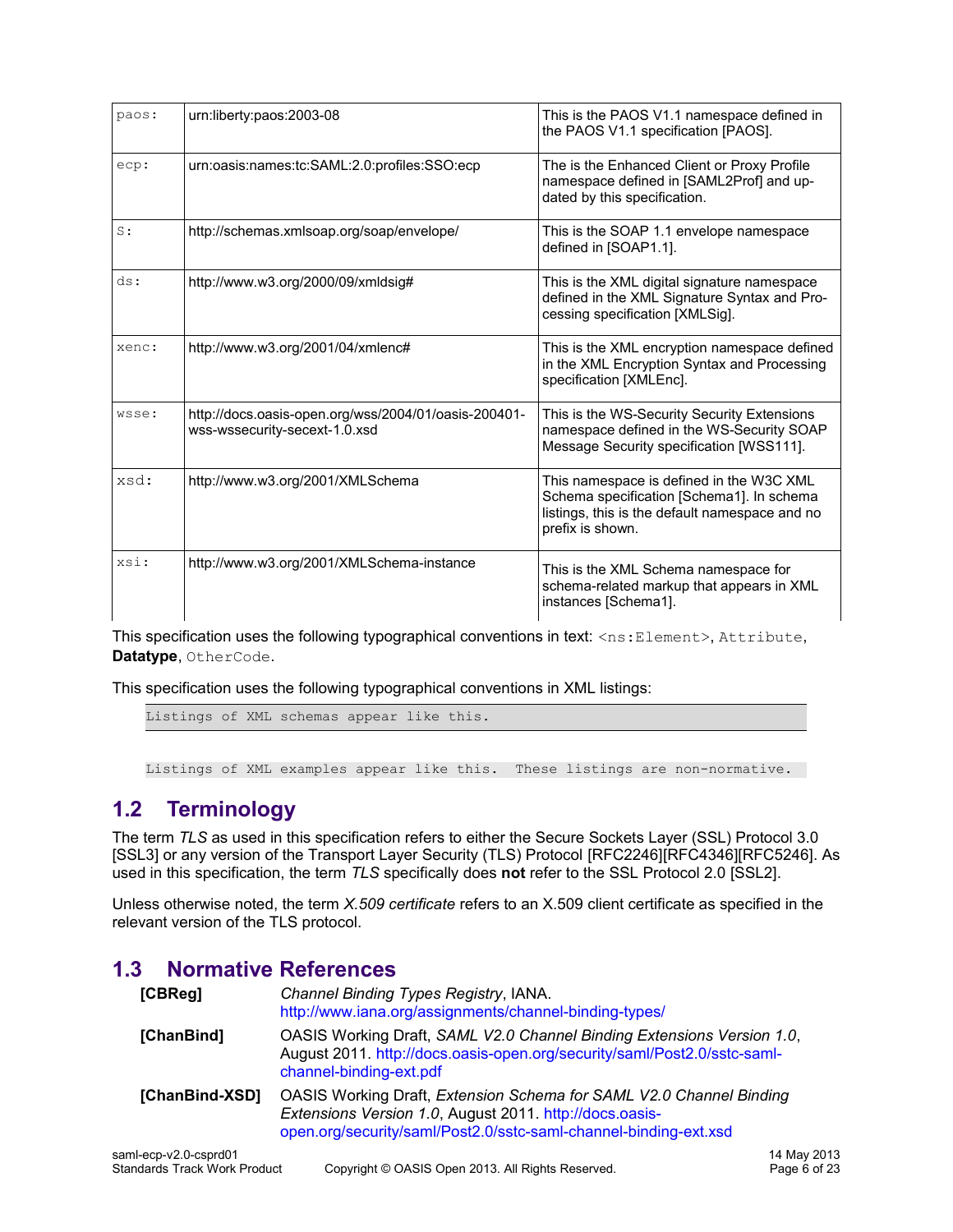<span id="page-6-15"></span><span id="page-6-14"></span><span id="page-6-13"></span><span id="page-6-12"></span><span id="page-6-11"></span><span id="page-6-10"></span><span id="page-6-9"></span><span id="page-6-8"></span><span id="page-6-7"></span><span id="page-6-6"></span><span id="page-6-5"></span><span id="page-6-4"></span><span id="page-6-3"></span><span id="page-6-2"></span><span id="page-6-1"></span><span id="page-6-0"></span>

| [HOKSSO]      | OASIS Committee Specification, SAML V2.0 Holder-of-Key Web Browser SSO<br>Profile Version 1.0, August 2010. http://docs.oasis-<br>open.org/security/saml/Post2.0/sstc-saml-holder-of-key-browser-sso-cs-02.pdf                              |
|---------------|---------------------------------------------------------------------------------------------------------------------------------------------------------------------------------------------------------------------------------------------|
| [PAOS]        | R. Aarts. Liberty Reverse HTTP Binding for SOAP Specification Version 1.1.<br>Liberty Alliance Project, 2003.<br>http://www.projectliberty.org/liberty/content/download/1219/7957/file/liberty-paos-<br>v1.1.pdf                            |
| [RFC2045]     | N. Freed et al. Multipurpose Internet Mail Extensions (MIME) Part One: Format<br>of Internet Message Bodies. IETF RFC 2045, November 1996.<br>http://www.ietf.org/rfc/rfc2045.txt                                                           |
| [RFC2119]     | S. Bradner. Key words for use in RFCs to Indicate Requirement Levels. IETF<br>RFC 2119, March 1997. http://www.ietf.org/rfc/rfc2119.txt                                                                                                     |
| [RFC2246]     | T. Dierks, C. Allen. The Transport Layer Security Protocol Version 1.0. IETF RFC<br>2246, January 1999. http://www.ietf.org/rfc/rfc2246.txt                                                                                                 |
| [RFC2616]     | R. Fielding, J. Gettys, J. Mogul, H. Frystyk, L. Masinter, P. Leach, T. Berners-<br>Lee. Hypertext Transfer Protocol - HTTP 1.1. IETF RFC 2616, June 1999.<br>http://www.ietf.org/rfc/rfc2616.txt                                           |
| [RFC2617]     | J. Franks, P. Hallam-Baker, J. Hostetler, S. Lawrence, P. Leach, A Luotonen,<br>L.Stewart. HTTP Authentication: Basic and Digest Authentication. IETF RFC<br>2617, June 1999. http://www.ietf.org/rfc/rfc2617.txt                           |
| [RFC4346]     | T. Dierks, E. Rescorla. The Transport Layer Security Protocol Version 1.1. IETF<br>RFC 4346, April 2006. http://www.ietf.org/rfc/rfc4346.txt                                                                                                |
| [RFC5056]     | N. Williams. On the Use of Channel Bindings to Secure Channels. IETF RFC<br>5056, November 2007. http://www.ietf.org/rfc/rfc5056.txt                                                                                                        |
| [RFC5246]     | T. Dierks, E. Rescorla. The Transport Layer Security Protocol Version 1.2. IETF<br>RFC 5246, August 2008. http://www.ietf.org/rfc/rfc5246.txt                                                                                               |
| [RFC5280]     | D. Cooper, S. Santesson, S. Farrell, S. Boeyen, R. Housley, W. Polk. Internet<br>X.509 Public Key Infrastructure Certificate and Certificate Revocation List (CRL)<br>Profile. IETF RFC 5280, May 2008. http://www.ietf.org/rfc/rfc5280.txt |
| [RFC5929]     | J. Altman, et al. Channel Bindings for TLS. IETF RFC 5929, July 2010.<br>http://www.ietf.org/rfc/rfc5929.txt                                                                                                                                |
| [RFC6265]     | A. Barth. HTTP State Management Mechanism. IETF RFC 6265, April 2011.<br>http://www.ietf.org/rfc/rfc6265.txt                                                                                                                                |
| [SAML2Bind]   | OASIS Standard, Bindings for the OASIS Security Assertion Markup Language<br>(SAML) V2.0, March 2005. http://docs.oasis-open.org/security/saml/v2.0/saml-<br>bindings-2.0-os.pdf                                                            |
| [SAML2Core]   | OASIS Standard, Assertions and Protocols for the OASIS Security Assertion<br>Markup Language (SAML) V2.0, March 2005. http://docs.oasis-<br>open.org/security/saml/v2.0/saml-core-2.0-os.pdf                                                |
| [SAML2Del]    | OASIS Committee Specification, SAML V2.0 Condition for Delegation Restriction<br>Version 1.0, November 2009. http://docs.oasis-<br>open.org/security/saml/Post2.0/sstc-saml-delegation-cs-01.pdf                                            |
| [SAML2Errata] | OASIS Approved Errata, SAML V2.0 Errata, May 2012. http://docs.oasis-<br>open.org/security/saml/v2.0/errata05/os/saml-v2.0-errata05-os.pdf                                                                                                  |
| [SAML2HOK]    | OASIS Committee Specification, SAML V2.0 Holder-of-Key Assertion Profile<br>Version 1.0, January 2010. http://docs.oasis-open.org/security/saml/Post2.0/sstc-<br>saml2-holder-of-key-cs-02.pdf                                              |
| [SAML2Meta]   | OASIS Standard, Metadata for the OASIS Security Assertion Markup Language<br>(SAML) V2.0, March 2005. http://docs.oasis-open.org/security/saml/v2.0/saml-<br>metadata-2.0-os.pdf                                                            |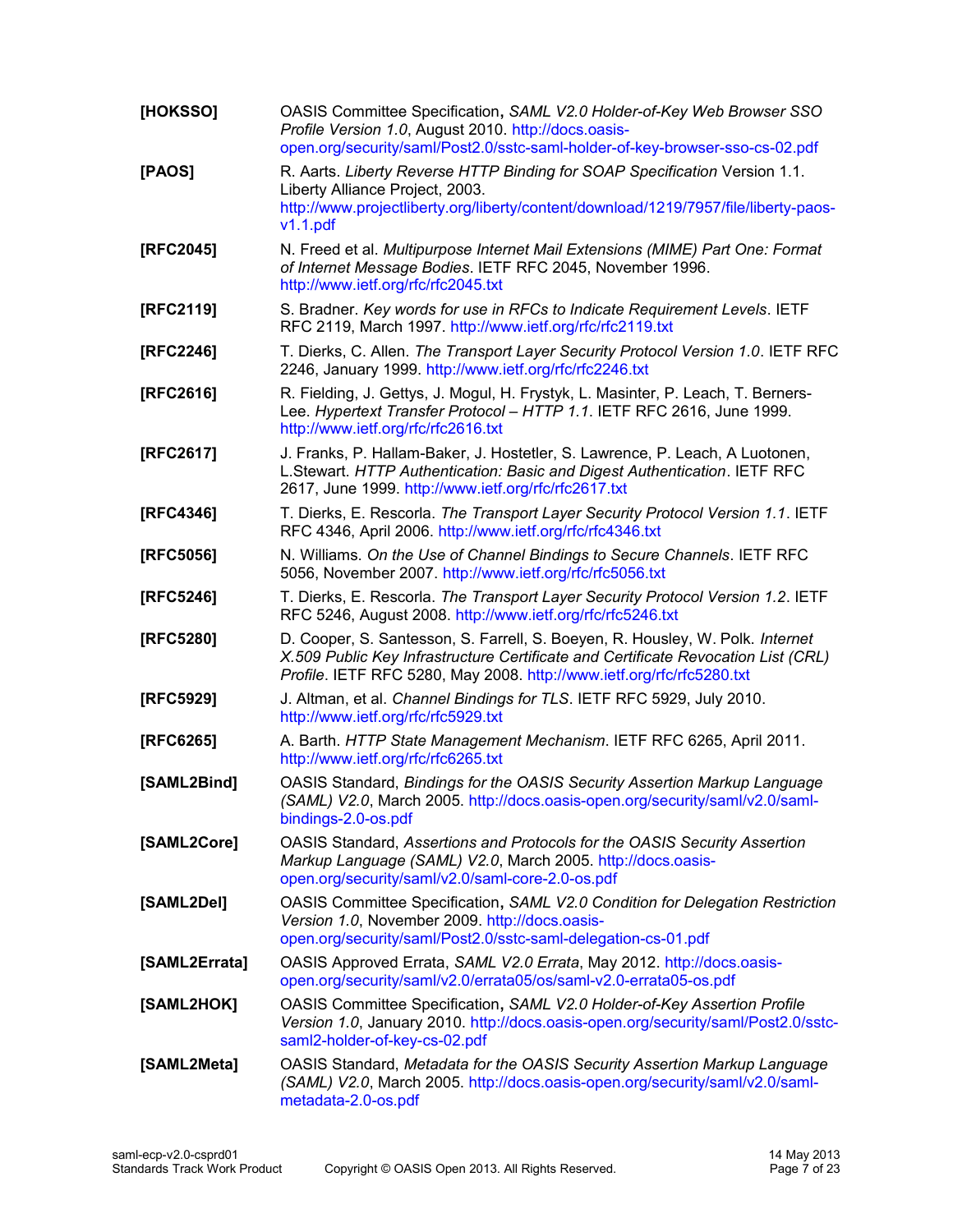<span id="page-7-8"></span><span id="page-7-7"></span><span id="page-7-4"></span><span id="page-7-3"></span>

| [SAML2Prof] | OASIS Standard, Profiles for the OASIS Security Assertion Markup Language<br>(SAML) V2.0, March 2005. http://docs.oasis-open.org/security/saml/v2.0/saml-<br>profiles-2.0-os.pdf          |
|-------------|-------------------------------------------------------------------------------------------------------------------------------------------------------------------------------------------|
| [Schema1]   | H. S. Thompson et al. XML Schema Part 1: Structures. World Wide Web<br>Consortium Recommendation, May 2001. http://www.w3.org/TR/2001/REC-<br>xmlschema-1-20010502/                       |
| [Schema2]   | Paul V. Biron, Ashok Malhotra. XML Schema Part 2: Datatypes. World Wide Web<br>Consortium Recommendation, May 2001. http://www.w3.org/TR/2001/REC-<br>xmlschema-2-20010502/               |
| [SOAP1.1]   | D. Box et al. Simple Object Access Protocol (SOAP) 1.1. World Wide Web<br>Consortium Note, May 2000. http://www.w3.org/TR/SOAP                                                            |
| [SSL3]      | A. Freier, P. Karlton, P. Kocher. The SSL Protocol Version 3.0. Netscape<br>Communications Corp., November 18, 1996.<br>http://www.mozilla.org/projects/security/pki/nss/ssl/draft302.txt |
| [WSS111]    | OASIS Standard, Web Services Security: SOAP Message Security 1.1.1, May<br>2012. http://docs.oasis-open.org/wss-m/wss/v1.1.1/os/wss-<br>SOAPMessageSecurity-v1.1.1-os.pdf                 |
| [XMLEnc]    | D. Eastlake et al. <i>XML Encryption Syntax and Processing</i> . World Wide Web<br>Consortium Recommendation, December 2002. http://www.w3.org/TR/xmlenc-<br>core/                        |
| [XMLSig]    | D. Eastlake et al. XML Signature Syntax and Processing, Second Edition. World<br>Wide Web Consortium Recommendation, June 2008.<br>http://www.w3.org/TR/xmldsig-core/                     |

# <span id="page-7-6"></span><span id="page-7-5"></span><span id="page-7-1"></span>**1.4 Non-normative References**

- <span id="page-7-9"></span><span id="page-7-0"></span>**[Enc2011]** T. Jager, J. Somorovsky. *How to Break XML Encryption*. October 2011. [http://www.nds.rub.de/media/nds/veroeffentlichungen/2011/10/22/HowToBreakX](http://www.nds.rub.de/media/nds/veroeffentlichungen/2011/10/22/HowToBreakXMLenc.pdf) [MLenc.pdf](http://www.nds.rub.de/media/nds/veroeffentlichungen/2011/10/22/HowToBreakXMLenc.pdf)
- <span id="page-7-2"></span>**[SSL2]** K. Hickman. *The SSL Protocol*. Netscape Communications Corp., February 9, 1995.<http://www.mozilla.org/projects/security/pki/nss/ssl/draft02.html>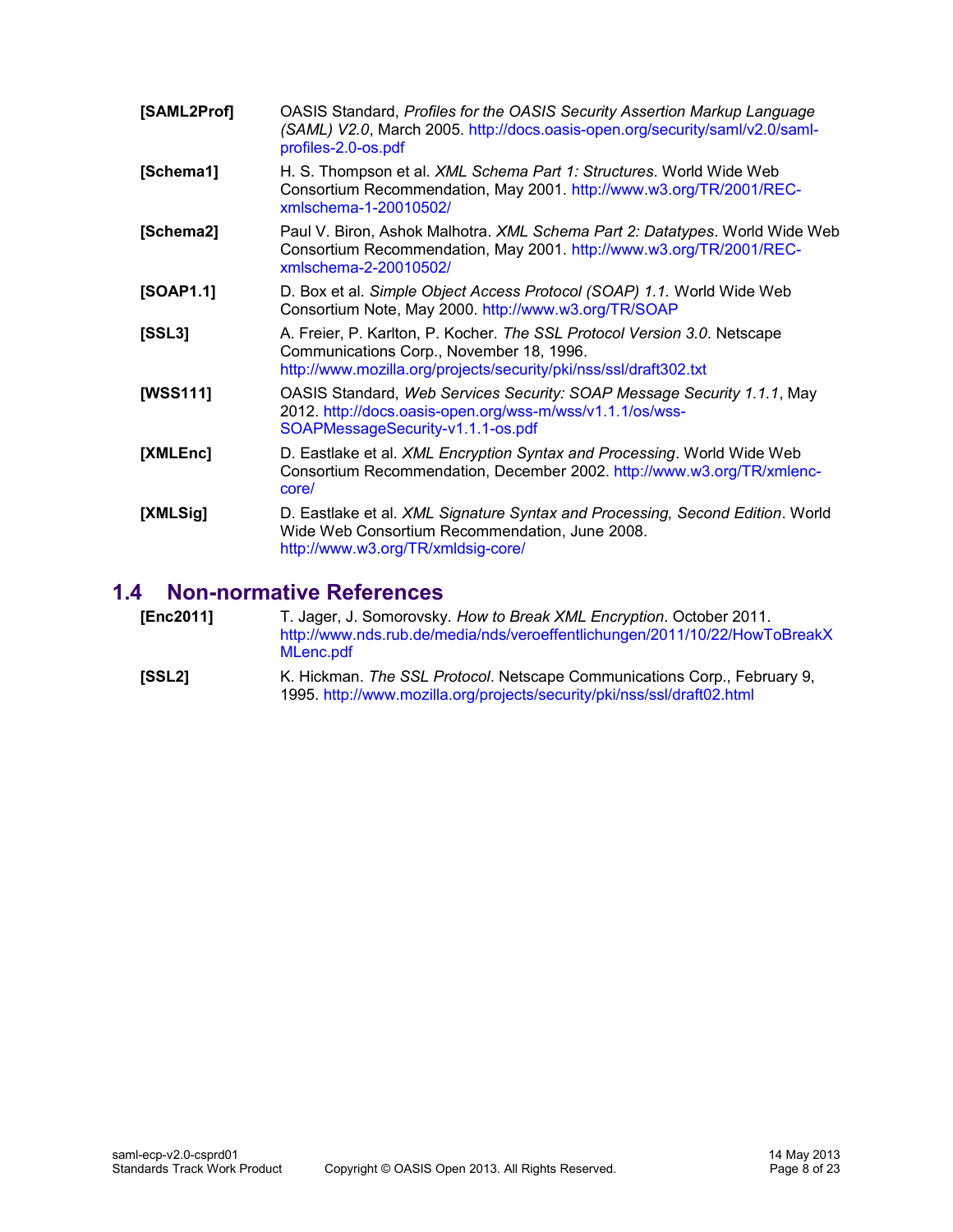# <span id="page-8-4"></span>**2 Enhanced Client or Proxy (ECP) Profile Version 2.0**

# <span id="page-8-3"></span>**2.1 Required Information**

**Identification:** urn:oasis:names:tc:SAML:2.0:profiles:SSO:ecp:2.0

**Contact information:** [security-services-comment@lists.oasis-open.org](mailto:security-services-comment@lists.oasis-open.org)

**[Description:](mailto:security-services-comment@lists.oasis-open.org)** [Given below.](mailto:security-services-comment@lists.oasis-open.org)

**[Updates:](mailto:security-services-comment@lists.oasis-open.org)** The Enhanced Client or Proxy profile in Section 4.2 of [\[SAML2Prof\].](#page-7-8)

# <span id="page-8-2"></span>**2.2 Profile Overview**

The original Enhanced Client or Proxy Profile [\[SAML2Prof\]](#page-7-8) is a SAML authentication profile based on the Authentication Request protocol in [\[SAML2Core\].](#page-6-2) This profile builds on the original in a backwardly-compatible fashion by adding two additional options:

- Channel Bindings
- "Holder of Key Subject" Confirmation

Both features are optional additions to the base profile, and use of this profile without either feature is by design wholly compatible with (and indistinguishable from) the original profile. The two additional options are independent and can be deployed together or separately.

The reader may wish be familiar with the original profile, and some of the normative content of this profile makes reference to the original. The steps outlined in the profile overview, Section 4.2.2, in [\[SAML2Prof\]](#page-7-8) apply equally here.

# <span id="page-8-1"></span>**2.3 Profile Description**

The following sections describe each step in the profile. Some of the normative requirements of the original profile are repeated here for completeness, and to improve the technical presentation of the original material, which has proven somewhat confusing to follow. The normative definitions of the various header blocks, and their schemas, can be found in [\[PAOS\]](#page-6-8) and [\[SAML2Prof\].](#page-7-8)

In the steps that follow, all SOAP header blocks described by the profile MUST contain actor and mustUnderstand attributes set to "http://schemas.xmlsoap.org/soap/actor/next" and "1" respectively unless otherwise indicated.

# <span id="page-8-0"></span>**2.3.1 ECP Issues HTTP Request to Service Provider**

The client makes an arbitrary HTTP request to a service provider for a resource.

To indicate support for this profile, and the PAOS binding, the request MUST include the following HTTP header fields:

- 1. An  $Accept$  header indicating acceptance of the MIME type "application/vnd.paos+xml"
- 2. A PAOS header specifying the PAOS version with a value, at minimum, of "urn:liberty:paos:2003-08" and a supported service value of "urn:oasis:names:tc:SAML:2.0:profiles:SSO:ecp". The service value MAY contain option values as follows:
	- Support for channel bindings indicated by the option value "urn:oasis:names:tc:SAML:protocol:ext:channel-binding"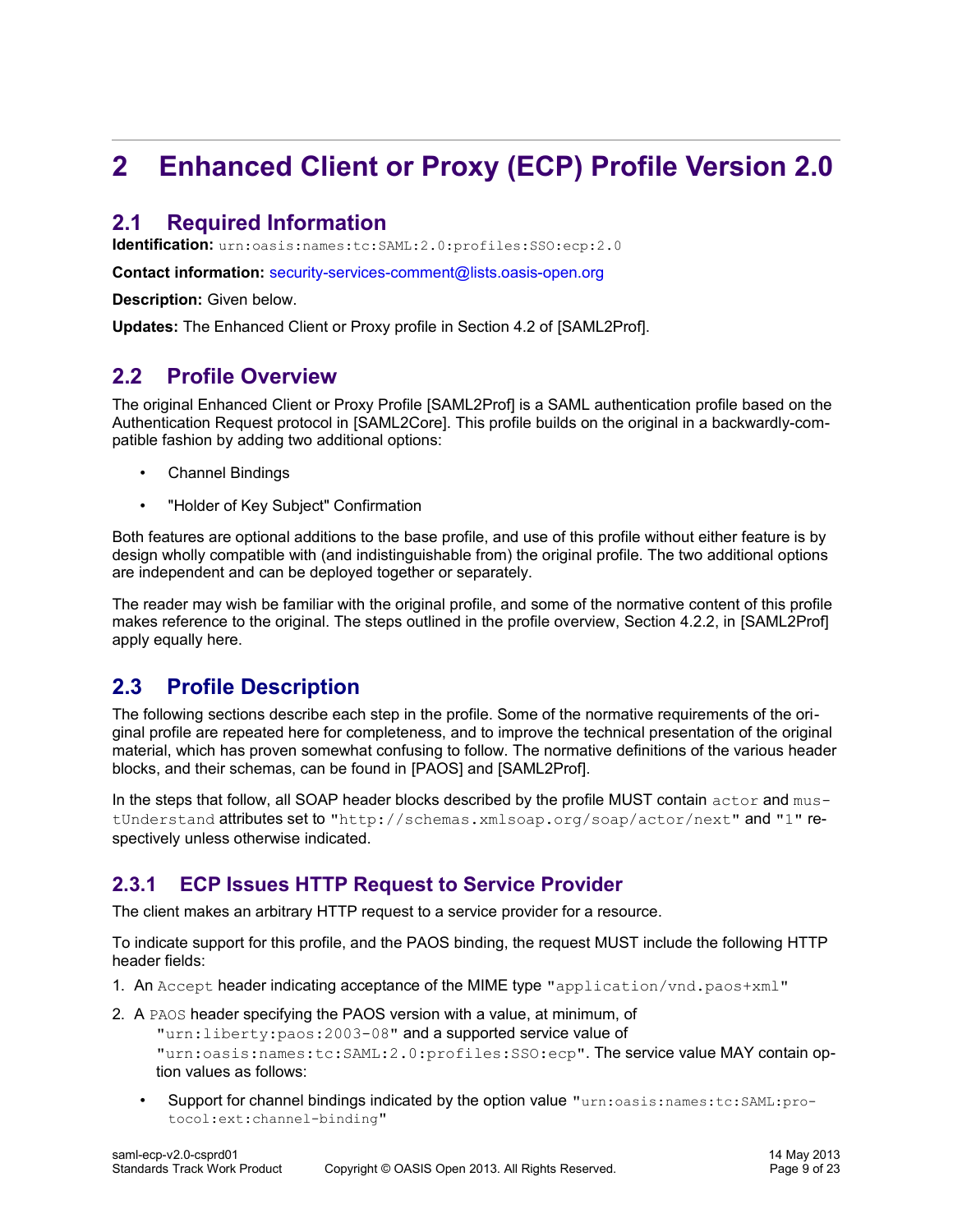- Support for Holder-of-Key subject confirmation indicated by the option value "urn:oasis:names:tc:SAML:2.0:cm:holder-of-key"
- Request for a signed SAML request indicated by the option value "urn:oasis:names:tc:SAML:2.0:profiles:SSO:ecp:2.0:WantAuthnRequestsSigned"
- Request to delegate credentials to the service provider indicated by the option value "urn:oasis:names:tc:SAML:2.0:conditions:delegation"

As defined by [\[PAOS\],](#page-6-8) service values are delimited by semicolons, and options are comma-delimited from the service value and each other.

A client that supports the Holder-of-Key option MAY utilize TLS client authentication using an X.509 certificate (particularly assuming it plans to do so in subsequent communication with the service provider), but proof of key possession is not formally required during this step.

# <span id="page-9-1"></span>**2.3.1.1 Example**

The example demonstrates a client that supports two of the new options requesting a page. The PAOS header is one continuous line.

```
GET /secure/ HTTP/1.1
Host: sp.example.org
Accept: text/html; application/vnd.paos+xml
PAOS: ver="urn:liberty:paos:2003-08";
   "urn:oasis:names:tc:SAML:2.0:profiles:SSO:ecp",
   "urn:oasis:names:tc:SAML:protocol:ext:channel-binding",
   "urn:oasis:names:tc:SAML:2.0:cm:holder-of-key"
```
# <span id="page-9-0"></span>**2.3.2 Service Provider Issues <samlp:AuthnRequest> to ECP**

If the service provider requires a security context for the principal before allowing access to the specified resource, it responds to the HTTP request in the previous step using the PAOS binding, including a <samlp:AuthnRequest> message in its HTTP response.

The HTTP response contains a Status code of 200, and the body consists of a SOAP 1.1 Envelope, which MUST contain the following:

- 1. A <samlp: AuthnRequest> element in the SOAP body. The rules for the request specified in the Browser SSO profile in Section 4.1.4.1 of [\[SAML2Prof\]](#page-7-8) MUST be followed. If the option for a signed request is set by the client (see Section [2.3.1\)](#page-8-0), then the request SHOULD be digitally signed by the service provider.
- 2. A <paos: Request> SOAP header block element (see Section 10 of [\[PAOS\]\)](#page-6-8). Its content MUST be as follows:
	- service MUST be set to "urn:oasis:names:tc:SAML:2.0:profiles:SSO:ecp"
	- responseConsumerURL MUST contain an absolute URL that specifies where error responses generated by the client should be sent; it MUST match the value of the AssertionService-ConsumerURL attribute in the <samlp:AuthnRequest> (or in its absence the location to which the identity provider is expected to target its response, such as a location derived from SAML metadata).
	- messageID MAY be set but is not required
- 3. An <ecp: Request> SOAP header block. This header contains information related to the authentication request that the client may need, such as a list of identity providers acceptable to the service provider, whether the client may interact with the principal through the user interface, and the service provider's (self-asserted) human-readable name. See Section 4.2.4.2 of [\[SAML2Prof\].](#page-7-8)

The SOAP envelope MAY contain an <ecp: RelayState> SOAP header block (see Section 4.2.4.3 o[f](#page-7-8) [\[SAML2Prof\]\)](#page-7-8).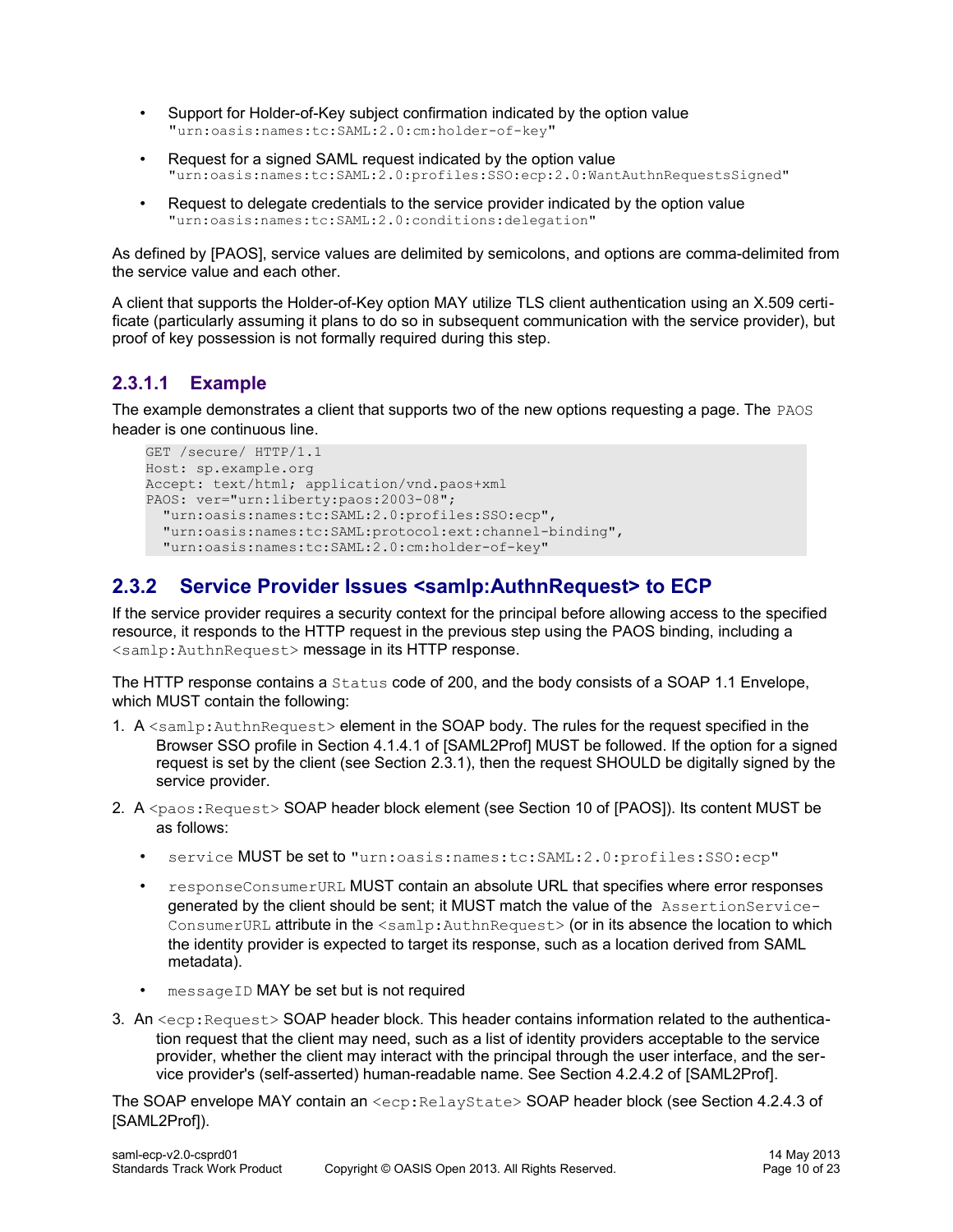If the client includes the "urn:oasis:names:tc:SAML:protocol:ext:channel-binding" option value in its PAOS header, then the service provider MAY include any number of  $\langle$ cb:ChannelBindings> [\[ChanBind\]](#page-5-2) SOAP header blocks in the SOAP envelope. Each element MUST contain no content (i.e., be an empty element) and have a distinct  $Type$  attribute identifying a type of channel bindings supported by the service provider. If the service provider supports channel bindings via an application layer API that limits its knowledge as to the types supported, then it MUST instead include a single, empty <cb:ChannelBindings> SOAP header block with no Type attribute.

In parallel, the service provider MUST include a corresponding  $\langle cb; {\tt ChannelBindings}\rangle$  element in the <samlp:Extensions> element of its <samlp:AuthnRequest> message for each SOAP header block it attaches, containing channel bindings of a particular type. Within each extension element, the  $Type$  attribute MAY be set to the channel binding type (if known), and the raw channel binding data MUST be base64-encoded and the result used as the content of the element (per the "default" encoding specified in [\[ChanBind\]\)](#page-5-2). When channel bindings are included, the <samlp:AuthnRequest> message MUST be signed via [\[XMLSig\].](#page-7-1)

If the service provider requires channel bindings, but the client does not support the option, then it MUST instead fail the original request directly. A client MAY require the use of channel bindings by requiring that at least one  $: ChannelBindings> SOAP header block be returned to it. If the  $Type$  is not specified,$ then it is assumed that the appropriate type to use is known out of band.

If the client includes the "urn:oasis:names:tc:SAML:2.0:cm:holder-of-key" option value in its PAOS header, then the service provider MAY include one or more  $\leq$ ecp: SubjectConfirmation> SOAP header blocks in the SOAP envelope. Each element MUST contain no content and have a distinct Method attribute identifying a type of subject confirmation supported by the service provider. See below for a formal description of this header block.

In the absence of any  $\leq$ ecp: SubjectConfirmation> SOAP header blocks, the client MUST rely on out-of-band knowledge, or assume the use of the "urn:oasis:names:tc:SAML:2.0:cm:bearer" confirmation type (as in the original profile). There is no precendence implied if more than one method is included.

Use of Method values other than "urn:oasis:names:tc:SAML:2.0:cm:bearer" or "urn:oasis:names:tc:SAML:2.0:cm:holder-of-key" are undefined by this profile.

If the client includes the "urn:oasis:names:tc:SAML:2.0:profiles:SSO:ecp:2.0:WantAuthnRequestsSigned" option value in its PAOS header, the service provider MUST digitally sign its request message, or fail the client's request. The client MUST NOT rely on this behavior, because legacy service provider ECP implementations will not be aware of the option.

If the client includes the "urn:oasis:names:tc:SAML:2.0:conditions:delegation" option value in its PAOS header, or in the presence of other (unspecified) indicators, a service provider MAY request a delegated assertion from the identity provider by including in its request a  $\leq$ saml: Conditions> element containing a <saml:AudienceRestriction> element containing a <saml:Audience> of "urn:oasis:names:tc:SAML:2.0:conditions:delegation". This is a generic identifier signifying the eventual identity provider as an audience for the assertion, due to the fact that the service provider does not in general know the eventual choice of identity provider to be used. (This identifier is the namespace defined by [\[SAML2Del\],](#page-6-9) and is reused here for convenience, though the eventual use of delegation may or may not involve that extension.)

# <span id="page-10-0"></span>**2.3.2.1 <ecp:SubjectConfirmation> Header Block**

The  $\le$ ecp: SubjectConfirmation> element is a SOAP header block that identifies a method of subject confirmation supported by a service provider, or how an identity provider expects subject confirmation to be performed by the client. It contains the following attributes and elements:

S:mustUnderstand [Required] The value MUST be "1" (true).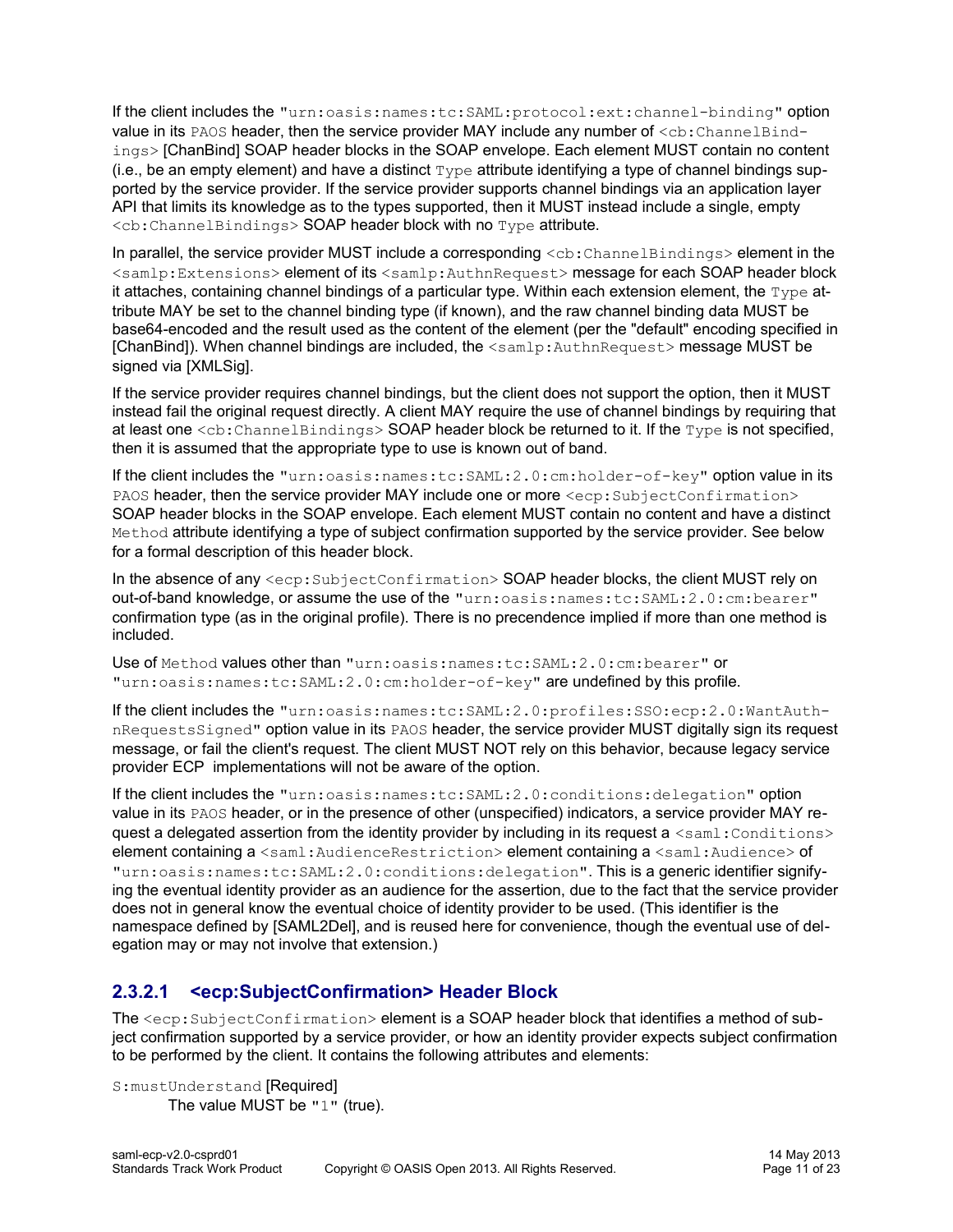#### S:actor [Required]

The value MUST be "http://schemas.xmlsoap.org/soap/actor/next".

Method [Required]

A URI reference that identifies a protocol or mechanism to be used to confirm the subject.

#### <saml:SubjectConfirmationData> [Optional]

Identifies the subject confirmation data bound into the issued assertion(s) by an identity provider.

The following schema fragment defines the <ecp:SubjectConfirmation> element and its **ecp:SubjectConfirmationType** complex type:

```
<element name="SubjectConfirmation" type="ecp:SubjectConfirmationType"/>
<complexType name="SubjectConfirmationType">
   <sequence>
    <element ref="saml:SubjectConfirmationData" minOccurs="0"/>
  </sequence>
  <attribute ref="S:mustUnderstand" use="required"/>
  <attribute ref="S:actor" use="required"/>
  <attribute name="Method" type="anyURI" use="required"/>
</complexType>
```
# **2.3.2.2 Example**

```
<S:Envelope
      xmlns:saml="urn:oasis:names:tc:SAML:2.0:assertion"
      xmlns:samlp="urn:oasis:names:tc:SAML:2.0:protocol"
      xmlns:S="http://schemas.xmlsoap.org/soap/envelope/">
   <S:Header>
     <paos:Request xmlns:paos="urn:liberty:paos:2003-08"
       service="urn:oasis:names:tc:SAML:2.0:profiles:SSO:ecp"
       responseConsumerURL="https://sp.example.org/PAOSConsumer"
       S:actor="http://schemas.xmlsoap.org/soap/actor/next"
        S:mustUnderstand="1"/>
     <ecp:Request xmlns:ecp="urn:oasis:names:tc:SAML:2.0:profiles:SSO:ecp"
        ProviderName="Example Service Provider" IsPassive="0"
        S:actor="http://schemas.xmlsoap.org/soap/actor/next"
       S:mustUnderstand="1">
       <saml:Issuer>https://sp.example.org/entity</saml:Issuer>
       <samlp:IDPList>
         <samlp:IDPEntry ProviderID="https://idp.example.org/entity"
          Name="Example Identity Provider"
          Loc="https://idp.example.org/saml2/sso"/>
      </samlp:IDPList>
     </ecp:Request>
     <ecp:RelayState xmlns:ecp="urn:oasis:names:tc:SAML:2.0:profiles:SSO:ecp"
         S:actor="http://schemas.xmlsoap.org/soap/actor/next"
         S:mustUnderstand="1">
      AGDY854379dskssda
    </ecp:RelayState>
     <cb:ChannelBindings
         xmlns:cb="urn:oasis:names:tc:SAML:protocol:ext:channel-binding"
         Type="tls-server-end-point"
         S:actor="http://schemas.xmlsoap.org/soap/actor/next"
        S:mustUnderstand="1"/>
   </S:Header>
  <S:Body>
    <samlp:AuthnRequest>
     ....
      <samlp:Extensions>
         <cb:ChannelBindings
          xmlns:cb="urn:oasis:names:tc:SAML:protocol:ext:channel-binding"
           Type="tls-server-end-point">
           ...base64-encoded hash of SP's SSL cert...
```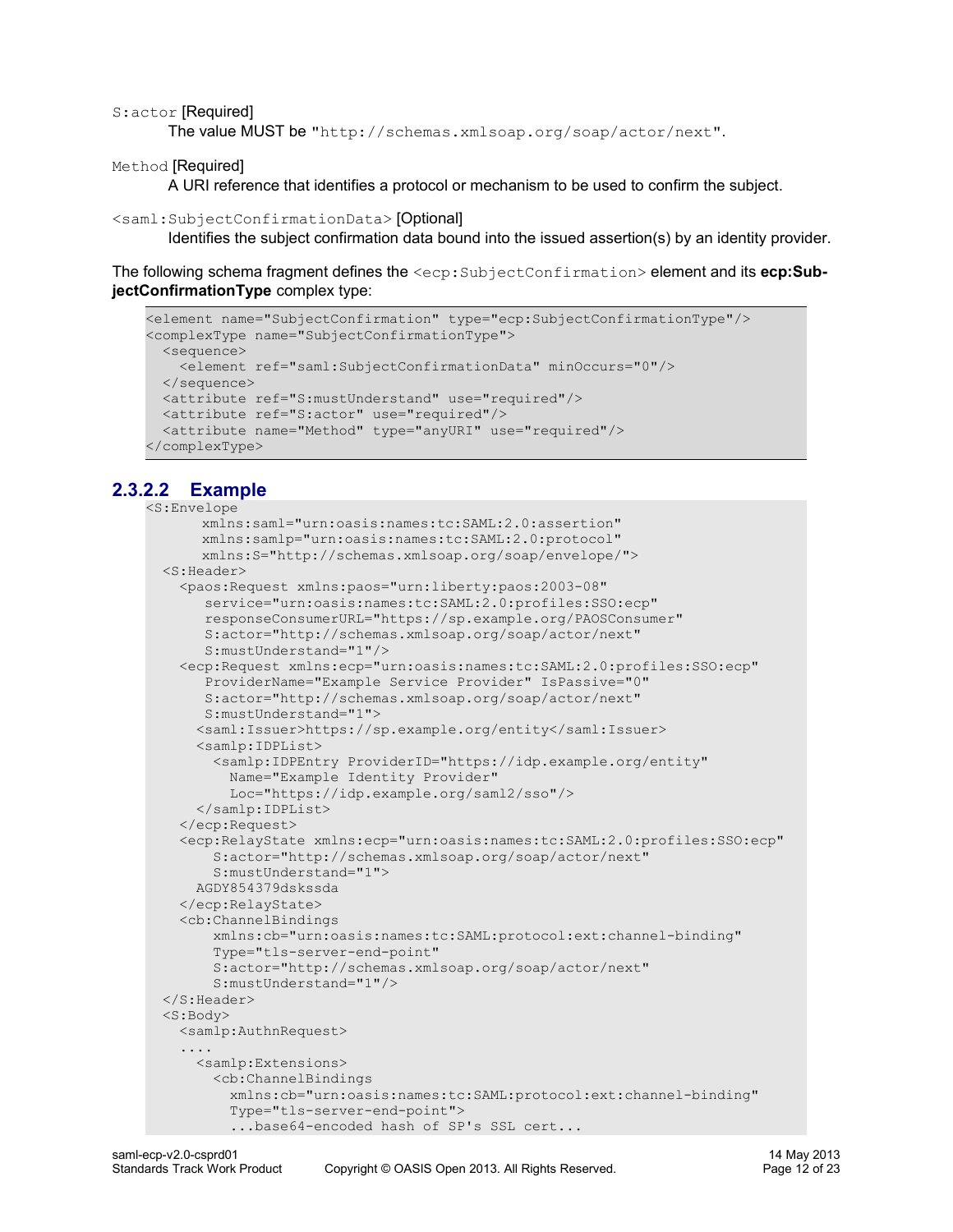```
 </cb:ChannelBindings>
       </samlp:Extensions>
 ....
    </samlp:AuthnRequest>
   </S:Body>
</S:Envelope>
```
# <span id="page-12-2"></span>**2.3.3 ECP Determines Identity Provider**

The client determines which identity provider is appropriate, possibly influenced by information found in the <ecp:Request> header block received in the previous step. It is out of scope how the client is provisioned with identity provider information, but SAML V2.0 metadata [\[SAML2Meta\],](#page-6-1) or a derivative, MAY be used.

It bears noting that the identification of the identity provider, the determination of its location on the network, and the strong verification of its identity in communicating with it (in the following step) are all absolutely critical to the security of this profile and the protection of the user's credentials. In particular, the use of ordinary commercial web TLS infrastructure (of the form common at the time of this specification's authoring) do **not** provide strong guarantees, and sole reliance on that mechanism is discouraged.

# <span id="page-12-1"></span>**2.3.4 ECP Routes <samlp:AuthnRequest> to Identity Provider**

The client routes the SOAP envelope containing the  $\leq$ samlp:AuthnRequest> message on to the selected identity provider, using a modified form of the SAML SOAP binding [\[SAML2Bind\].](#page-6-10) Any header blocks received from the service provider MUST be removed.

The SAML request is submitted via the SAML SOAP binding in the usual fashion, but the identity provider MAY respond to the client's HTTP request with an HTTP response containing, for example, an HTML login form or some other presentation-oriented response. A sequence of HTTP exchanges MAY take place, but ultimately the identity provider MUST complete the SAML SOAP binding exchange and return a SAML response.

However, the use of HTML and a presentation-oriented interface for authentication is NOT RECOMMEN-DED. Identity providers and clients SHOULD support the use of SOAP- or HTTP-based authentication mechanisms that can be implemented without (or with minimal) user interface support.

If the client supports the use of channel bindings and the service provider requested their use, the client MUST include at least one <cb:ChannelBindings> SOAP header block in the SOAP message to the identity provider, derived from the channel between the client and the service provider. Within each header block, the  $Type$  attribute MAY be set to the channel binding type (if known), and the raw channel binding data MUST be base64-encoded and the result used as the content of the element (per the "de-fault" encoding specified in [\[ChanBind\]\)](#page-5-2). The S: actor attribute MUST be set to "http://schemas.xmlsoap.org/soap/actor/next".

# <span id="page-12-0"></span>**2.3.4.1 "Holder of Key" Subject Confirmation**

If the client, service provider, and identity provider all support the use of the "Holder of Key" subject confirmation method (and if it is to be used), then the client MUST demonstrate proof of possession of a key in communicating with the identity provider. This specification does not prescribe the means by which this is done, but for interoperability the following mechanisms are enumerated:

- TLS Client Authentication
- An enveloped XML Signature over the entire SOAP message (see Section [2.3.11\)](#page-19-0)

Other forms of authentication MAY be used in conjunction with this step; see Section [2.3.5.1](#page-13-0) for further discussion.

In the case that an XML Signature or related mechanism is used (in other words, if proof of possession is independent of the transport), the client MAY attach an additional set of  $\langle$ cb:ChannelBindings> SOAP header blocks to the message that carry channel bindings between the client and the identity pro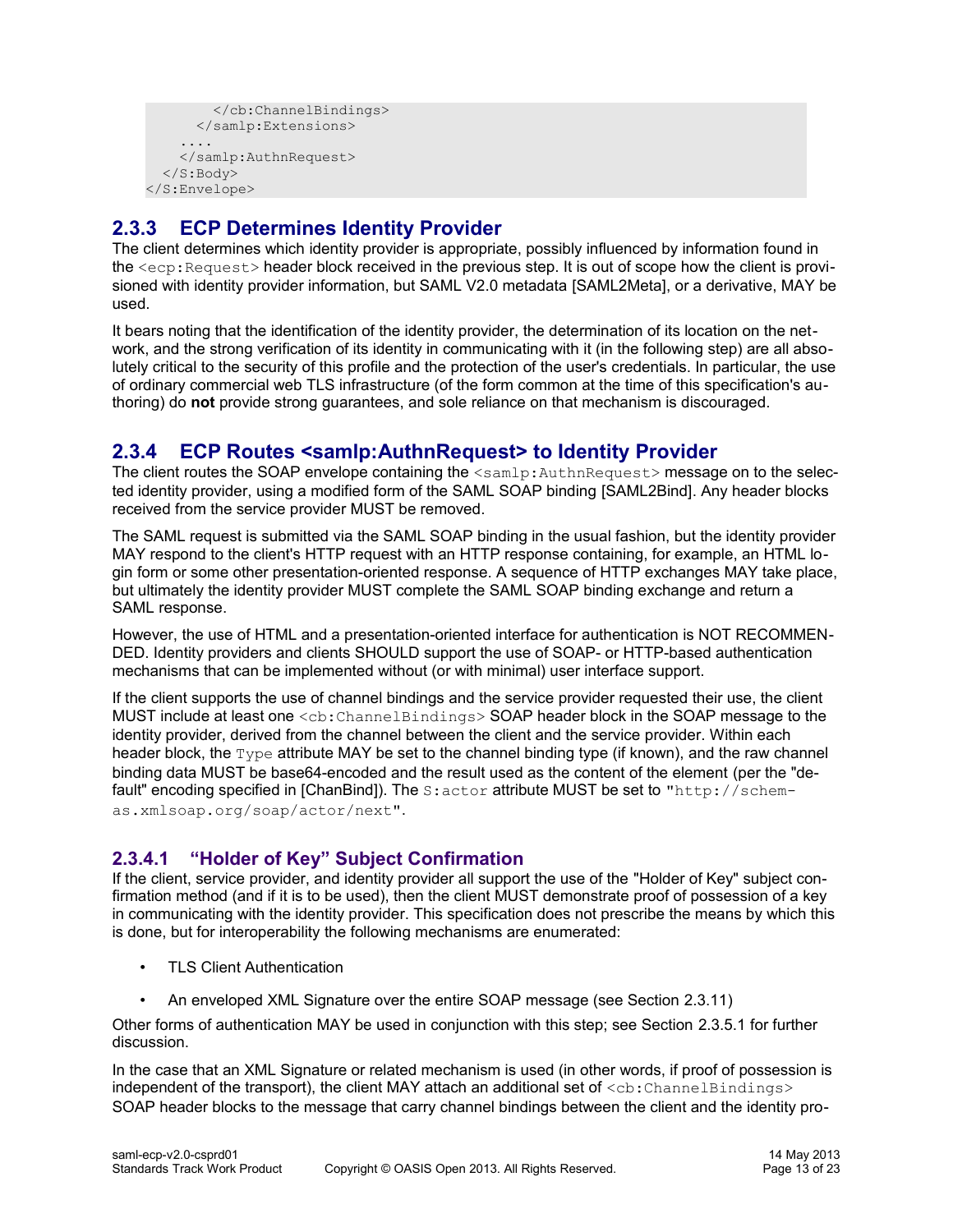vider, using the same encoding rules. Such header blocks are distinguished from those representing the client/service provider channel by the **absence** of the S:actor XML attribute.

# **2.3.4.2 Example**

Typically this request would be accompanied by some form of HTTP or TLS client authentication.

```
<S:Envelope
      xmlns:samlp="urn:oasis:names:tc:SAML:2.0:protocol"
      xmlns:S="http://schemas.xmlsoap.org/soap/envelope/">
   <S:Header>
     <cb:ChannelBindings
         xmlns:cb="urn:oasis:names:tc:SAML:protocol:ext:channel-binding"
         Type="tls-server-end-point"
        S:actor="http://schemas.xmlsoap.org/soap/actor/next"
        S:mustUnderstand="1">
          ...base64-encoded hash of SP's SSL cert...
    </cb:ChannelBindings>
   </S:Header>
   <S:Body>
    <samlp:AuthnRequest>
 ....
      <samlp:Extensions>
        <cb:ChannelBindings
          xmlns:cb="urn:oasis:names:tc:SAML:protocol:ext:channel-binding"
          Type="tls-server-end-point">
           ...base64-encoded hash of SP's SSL cert...
        </cb:ChannelBindings>
      </samlp:Extensions>
 ....
    </samlp:AuthnRequest>
  </S:Body>
</S:Envelope>
```
# <span id="page-13-1"></span>**2.3.5 Identity Provider Identifies Principal**

At any time during or subsequent to the previous step, the identity provider MUST establish the identity of the principal (unless it returns an error to the service provider). The ForceAuthn  $\leq$ samlp:AuthnRe $ques$ t> attribute, if present with a value of  $true$ , obligates the identity provider to freshly establish this identity, rather than relying on an existing session it may have with the principal. Otherwise, and in all other respects, the identity provider may use any means to authenticate the user agent, subject to any requirements included in the <samlp:AuthnRequest> message in the form of the <samlp:RequestedAuthnContext> element.

# <span id="page-13-0"></span>**2.3.5.1 "Holder of Key" Authentication**

If "Holder of Key" subject confirmation is to be used, then the identity provider MAY use TLS client authentication to identify the principal. The identity provider MAY validate the presented X.509 certificate as described in [\[RFC5280\],](#page-6-11) but this is by no means a requirement.

The key obtained as a result of the TLS handshake, XML Signature, or other mechanism MUST be known to be associated with the principal (see Section 2.4 of [\[SAML2HOK\]](#page-6-0) in the case that an X.509 certificate is obtained). Precisely how the identity provider satisfies this requirement is out of scope, but of course direct authentication of the principal via an X.509 certificate may offer significant benefits for some deployments.

Failure to demonstrate proof of possession of a key known to be associated with the principal MUST result in an authentication failure.

In the case that TLS Client Authentication is not used but the SOAP message is integrity protected in some other fashion, the identity provider MAY rely on the assistance of any included <cb: Channel-Bindings> SOAP header blocks without an S:actor attribute to verify the channel between the client and itself. An identity provider SHOULD insist on verification of channel bindings between itself and the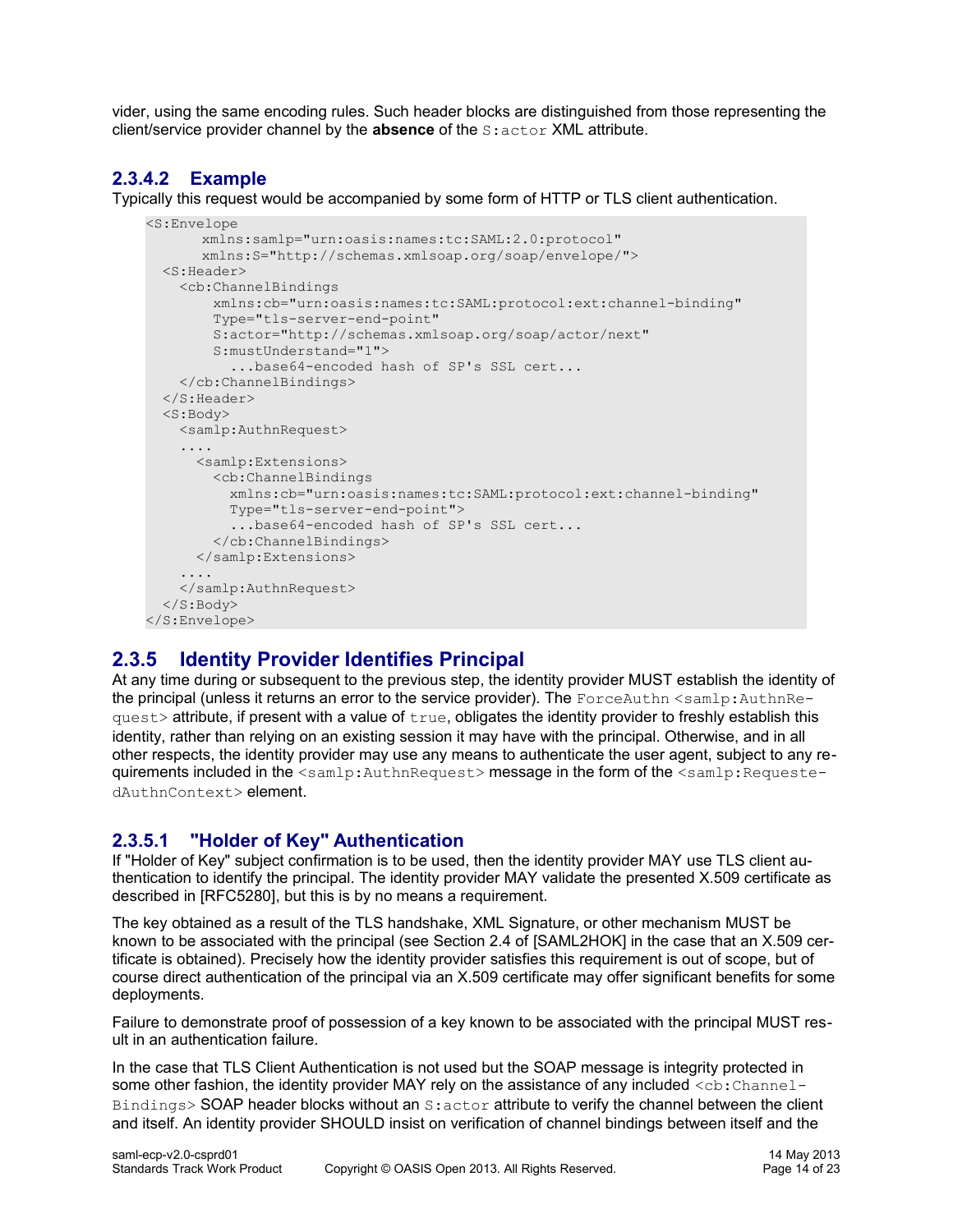client before accepting a signed message as proof of key possession. If channel bindings are supplied and cannot be verified, then the identity provider MUST fail the authentication.

# <span id="page-14-1"></span>**2.3.6 Identity Provider Issues <samlp:Response> to ECP**

Regardless of the success or failure of authentication of the principal and of processing the  $\langle \text{samlp:Au} - \rangle$ thnRequest> message, the identity provider MUST return a <samlp: Response> message or SOAP fault. The response is conveyed using the SAML SOAP binding [\[SAML2Bind\],](#page-6-10) with the  $\leq$ samlp:Response> message in the body (unless a SOAP fault is signaled).

In the case of "Bearer" subject confirmation, the rules for the response specified in the Browser SSO profile in Section 4.1.4.2 of [\[SAML2Prof\]](#page-7-8) MUST be followed.

In the case of "Holder of Key" subject confirmation with an X.509 certificate, the rules for the response specified in the Holder of Key Web Browser profile in Section 2.7.3 of [\[HOKSSO\]](#page-6-4) MUST be followed. If an X.509 certificate is not used, then the same rules MUST be followed, except that the <ds:KeyInfo>ele-ment in the included <saml:SubjectConfirmationData> element is not constrained by [\[SAML2HOK\]](#page-6-0) and is left to the discretion of the identity provider. Typically a bare key representation is suggested.

If a response is included, the SOAP envelope MUST contain an  $\langle$ ecp: Response> SOAP header block whose AssertionConsumerServiceURL attribute is set to the location to which the <samlp:Response> message is to be delivered by the client. The location is derived from the <samlp:AuthnRequest> message. See Section 4.2.4.4 of [\[SAML2Prof\].](#page-7-8)

The SOAP envelope MAY contain an <ecp: RelayState> SOAP header block (typically in the case of an unsolicited response).

If the request contains a <saml:Conditions> element containing a <saml:AudienceRestriction> element containing a <saml:Audience> of "urn:oasis:names:tc:SAML:2.0:conditions:delegation", the identity provider MAY interpret this as a request for issuance of an assertion containing an audience restriction identifying the identity provider itself. This allows for the fact that the service provider may wish to request the ability to present the assertion back to the identity provider as part of a subsequent delegation profile, but may not be able to identify the identity provider by name in advance.

If the identity provider successfully authenticated the  $\leq$ samlp:AuthnRequest> message by means of a digital signature, then it SHOULD include an  $\langle exp:RequestAuthorlicate \> SOAP header block in$ the SOAP envelope.

# <span id="page-14-0"></span>**2.3.6.1 <ecp:RequestAuthenticated> Header Block**

The <ecp: RequestAuthenticated> element is a SOAP header block that signals to an interested client that the identity provider authenticated the <samlp:AuthnRequest> message by means of a digital signature. It contains the following attributes and elements:

```
S:mustUnderstand [Optional]
       The value can be "1" (true) or "0" (false).
```

```
S:actor [Required]
```
The value MUST be "http://schemas.xmlsoap.org/soap/actor/next".

The following schema fragment defines the <ecp:RequestAuthenticated> element and its **ecp:RequestAuthenticatedType** complex type:

```
<element name="RequestAuthenticated" type="ecp:RequestAuthenticatedType"/>
<complexType name="RequestAuthenticatedType">
  <sequence/>
  <attribute ref="S:mustUnderstand"/>
  <attribute ref="S:actor" use="required"/>
</complexType>
```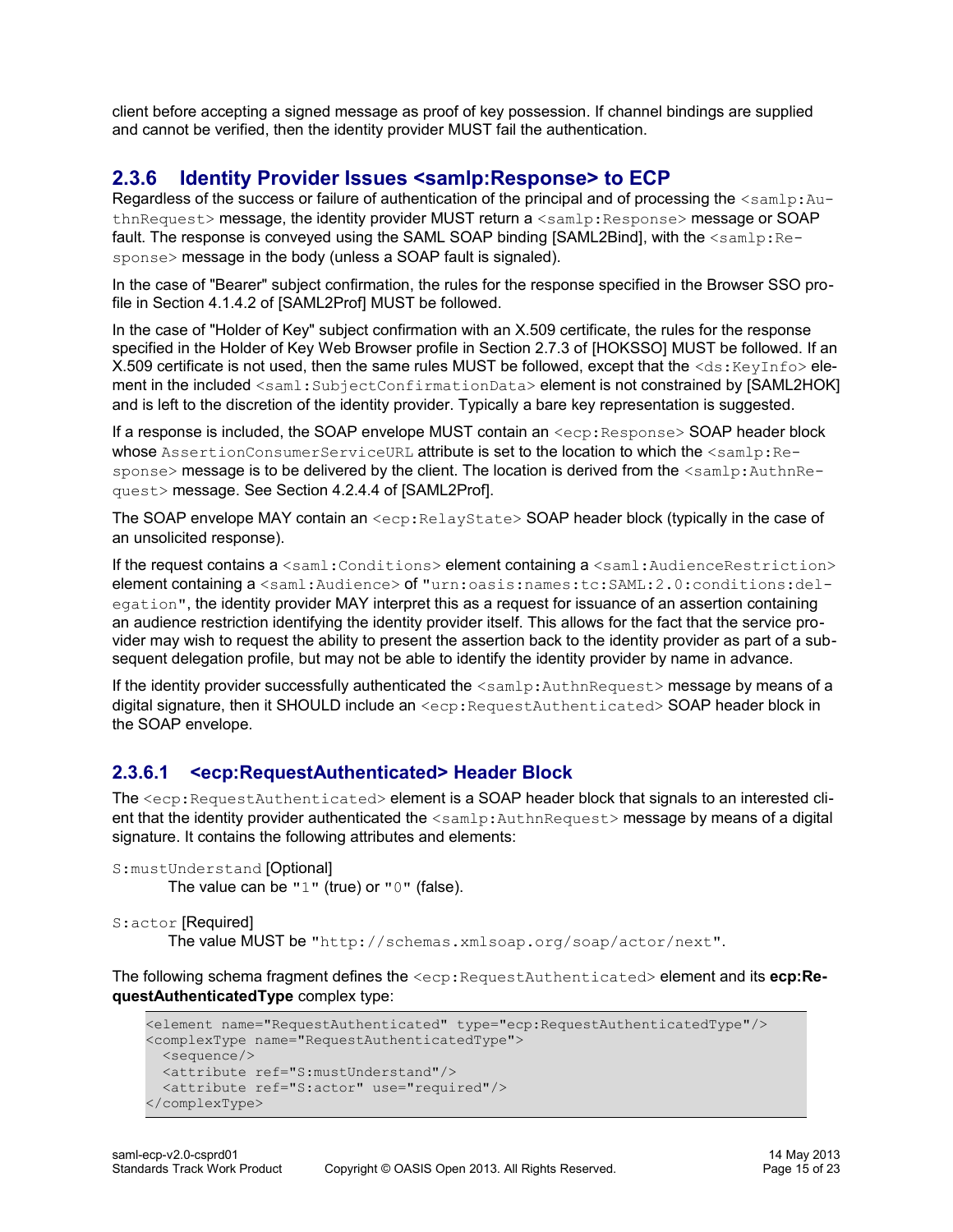# <span id="page-15-2"></span>**2.3.6.2 Verification of Channel Bindings**

The identity provider is also responsible for verifying channel bindings supplied by the client and service provider (by comparing them).

The service provider's channel bindings (if any) are located within <cb: ChannelBindings> elements in the <samlp:Extensions> element of the <samlp:AuthnRequest> message. If such extensions exist but the <samlp:AuthnRequest> message is unsigned, or if the client did not supply at least one matching <cb:ChannelBindings> SOAP header block with the S:actor attribute set to "http://schemas.xmlsoap.org/soap/actor/next", then the identity provider MUST respond with a <samlp:Response> message containing an error status.

Additionally, if the service provider does not include any  $\langle$ cb:ChannelBindings> elements in its <samlp:AuthnRequest> message, and the client includes a <cb:ChannelBindings> SOAP header block in its message with the  $s$ : actor attribute set to

"http://schemas.xmlsoap.org/soap/actor/next", then the identity provider MUST respond with  $a \leq \text{amlp}:$  Response> message containing an error status.

Assuming channel bindings are supplied by both parties, and a match exists, then the identity provider MUST include at least one <cb: ChannelBindings> element in the <saml: Advice> element of any <saml:Assertion> elements that it returns to the client for delivery to the service provider. It also MUST include the same <cb: ChannelBindings> element(s) as SOAP header blocks in its message to the client. All such <cb: ChannelBindings> elements MAY contain no element content (optionally indicating the type of channel bindings that it verified, if known, or simply acting as an empty signalling element).

Note that the identity provider need not understand or "support" the various types of channel bindings it may encounter in these comparisons. It need only match the  $Type$  attributes (if set) and element content via a binary comparison.

# <span id="page-15-1"></span>**2.3.6.3 "Holder of Key" Subject Confirmation**

If "Holder of Key" subject confirmation is used, and the response from the identity provider is not an error or fault, then the identity provider MUST include a <ecp: SubjectConfirmation> SOAP header block with a Method of "urn:oasis:names:tc:SAML:2.0:cm:holder-of-key". The header block MUST contain a <saml:SubjectConfirmationData> element identical to that from the SAML assertion(s) included in the response for the "Holder of Key" confirmation method. That is, it must identify the proof key to be used by the client.

# **2.3.6.4 Example**

```
<S:Envelope
    xmlns:saml="urn:oasis:names:tc:SAML:2.0:assertion"
    xmlns:samlp="urn:oasis:names:tc:SAML:2.0:protocol"
    xmlns:S="http://schemas.xmlsoap.org/soap/envelope/">
   <S:Header>
     <ecp:Response xmlns:ecp="urn:oasis:names:tc:SAML:2.0:profiles:SSO:ecp"
        AssertionConsumerServiceURL="https://sp.example.org/PAOSConsumer" 
        S:actor="http://schemas.xmlsoap.org/soap/actor/next"
        S:mustUnderstand="1"/>
     <cb:ChannelBindings
        xmlns:cb="urn:oasis:names:tc:SAML:protocol:ext:channel-binding"
         Type="tls-server-end-point"
        S:actor="http://schemas.xmlsoap.org/soap/actor/next"
        S:mustUnderstand="1"/>
     <ecp:RequestAuthenticated 
       xmlns:ecp="urn:oasis:names:tc:SAML:2.0:profiles:SSO:ecp"
       S:actor="http://schemas.xmlsoap.org/soap/actor/next"/>
   </S:Header>
   <S:Body>
    <samlp:Response>
       ....
```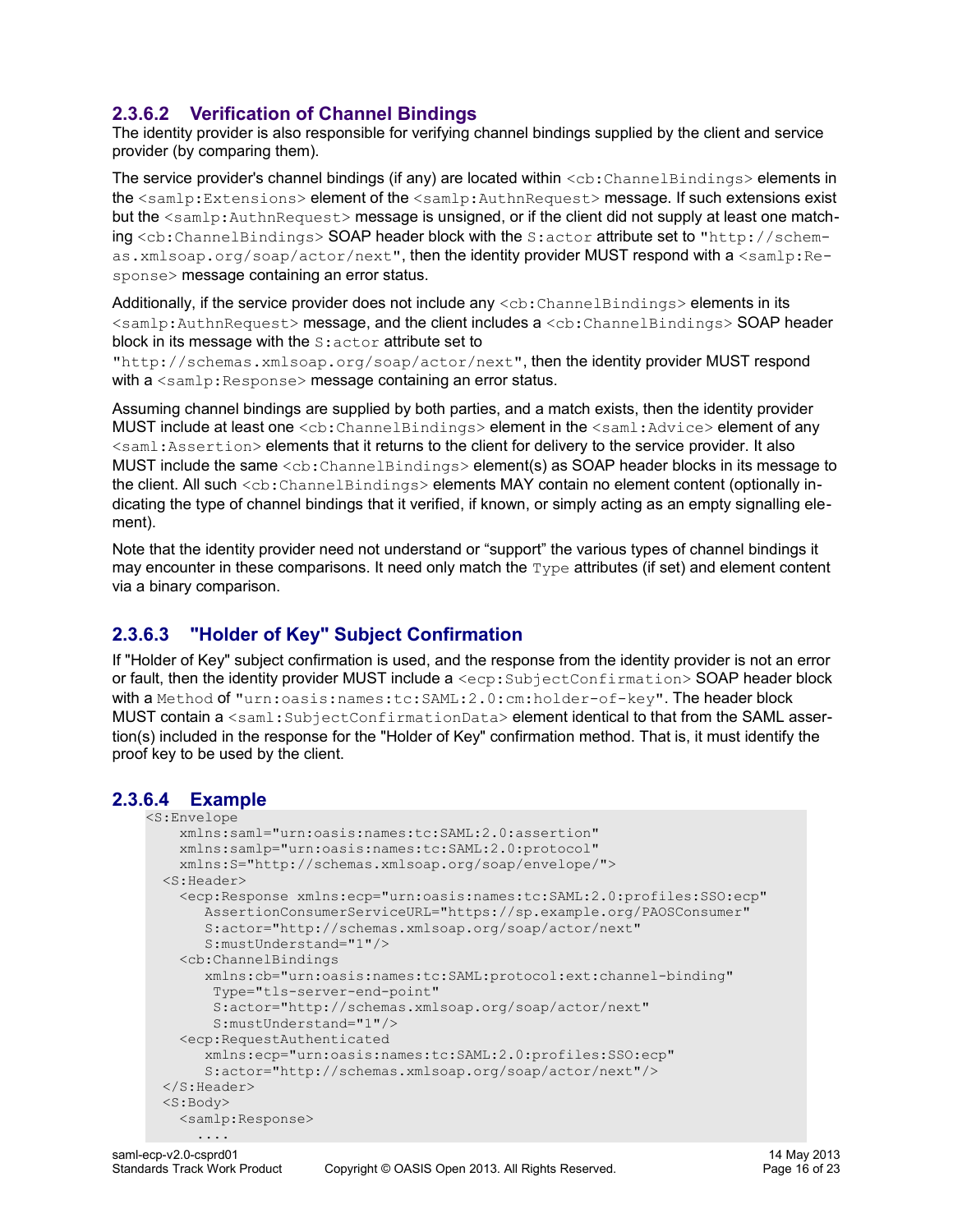```
 <saml:Assertion>
         ....
         <saml:Advice>
           <cb:ChannelBindings
              xmlns:cb="urn:oasis:names:tc:SAML:protocol:ext:channel-binding"
              Type="tls-server-end-point"/>
         <saml:Advice>
          ....
       </saml:Assertion>
       ....
     </samlp:Response>
   </S:Body>
</S:Envelope>
```
# <span id="page-16-1"></span>**2.3.7 ECP Routes <samlp:Response> Message to Service Provider**

The client MUST compare the AssertionConsumerServiceURL attribute from the identity provider's <ecp:Response> SOAP header block to the responseConsumerURL attribute found in the  $\langle$ paos: Request> SOAP header block sent to the client by the service provider (see Section [2.3.2\)](#page-9-0). This comparison is used for security purposes to confirm the correct response destination. If the values do not match, then the client MUST generate a SOAP fault response to the service provider and MUST NOT return the SAML response it received from the identity provider.

If the client included one or more  $\langle$ cb:ChannelBindings> SOAP header blocks in its request to the identity provider, but no <cb: ChannelBindings> SOAP header blocks are in the response from the identity provider, the client MUST generate a SOAP fault response to the service provider. While a conformant identity provider would generate a SAML error response anyway, the absence of such information could instead indicate that the identity provider did not support the channel bindings extension at all.

Otherwise, the client routes the SOAP envelope containing the <samlp:Response> message (or SOAP fault) back to the service provider at the location designated by the identity provider's  $\langle$ ecp: Response $\rangle$ SOAP header block using the PAOS binding. Any header blocks received from the identity provider MUST be removed first.

The client may need to add <paos: Response> and <ecp: RelayState> SOAP header blocks to the SOAP Envelope as follows:

The  $<$ paos: Response $>$  SOAP header block in the response to the service provider is generally used to correlate the response to an earlier request from the service provider. In this profile, the header is not strictly required since the <samlp:Response> element's InResponseTo attribute can be used for this purpose, but if the <paos: Request> SOAP header block contained a messageID, then a <paos: Response> SOAP header block MUST be added, with its refToMessageID attribute set to that value. See Section 10 of [\[PAOS\].](#page-6-8)

The  $\langle exp:RelayState\rangle$  header block value is typically provided by the service provider to the client with its request, but if the identity provider is producing an unsolicited response (without having received a corresponding SAML request), then it MAY include a header block in its response to the client that indicates, based on mutual agreement with the service provider, how to handle subsequent interactions with the client. This MAY be the URL of a resource at the service provider.

If the service provider included an  $\langle$ ecp:RelayState> SOAP header block in its request, or if the identity provider included an <ecp: RelayState> SOAP header block in its response, then the client MUST include an identical header block with the response sent to the service provider. The service provider's value for this header block (if any) MUST take precedence.

# <span id="page-16-0"></span>**2.3.7.1 "Holder of Key" Subject Confirmation**

If "Holder of Key" subject confirmation is used, the client MUST demonstrate proof of possession of the key identified by the  $\langle$ ecp:SubjectConfirmation> header block described by Section [2.3.6.3.](#page-15-1) This specification does not prescribe the means by which this is done, but for interoperability the following mechanisms are enumerated: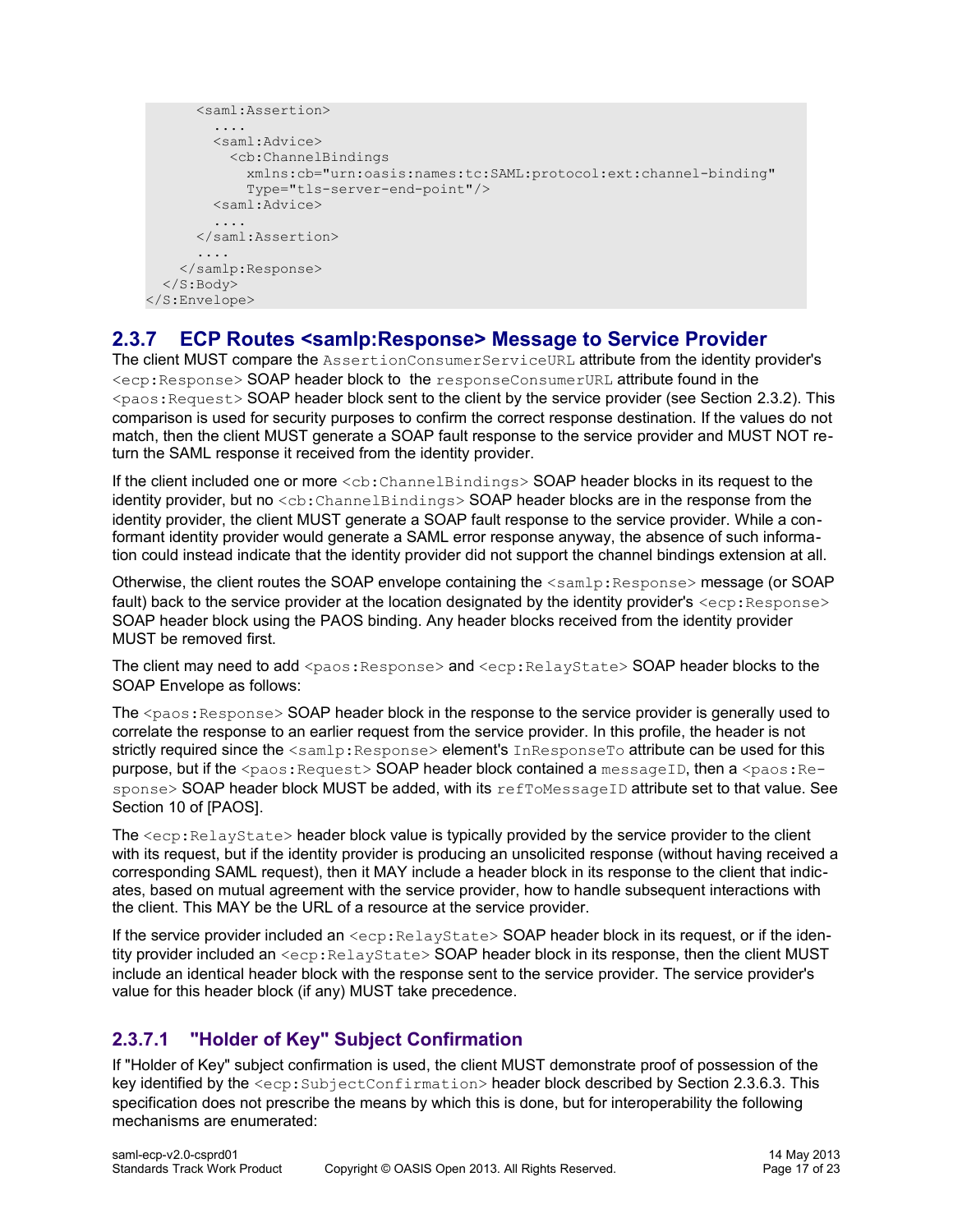- TLS Client Authentication
- An enveloped XML Signature over the entire SOAP message (see Section [2.3.11\)](#page-19-0)

### **2.3.7.2 Example**

```
<S:Envelope
    xmlns:saml="urn:oasis:names:tc:SAML:2.0:assertion"
     xmlns:samlp="urn:oasis:names:tc:SAML:2.0:protocol"
    xmlns:S="http://schemas.xmlsoap.org/soap/envelope/">
   <S:Header>
     <ecp:RelayState xmlns:ecp="urn:oasis:names:tc:SAML:2.0:profiles:SSO:ecp"
         S:actor="http://schemas.xmlsoap.org/soap/actor/next"
         S:mustUnderstand="1">
       AGDY854379dskssda
     </ecp:RelayState>
   </S:Header>
   <S:Body>
     <samlp:Response>
      ....
       <saml:Assertion>
         ....
        <saml:Advice>
           <cb:ChannelBindings
             xmlns:cb="urn:oasis:names:tc:SAML:protocol:ext:channel-binding"
             Type="tls-server-end-point"/>
         <saml:Advice>
         ....
       </saml:Assertion>
       ....
    </samlp:Response>
  </S:Body>
</S:Envelope>
```
# <span id="page-17-1"></span>**2.3.8 Service Provider Grants or Denies Access to Principal**

Once the service provider has received the SAML response in an HTTP request (in a SOAP Envelope using PAOS), it MUST process the response in accordance with the rules specified by the Browser SSO profile in Sections 4.1.4.3 and 4.1.4.5 of [\[SAML2Prof\].](#page-7-8) That is, the same processing rules used when receiving the <samlp:Response> with the HTTP POST binding generally apply to the use of PAOS.

If "Holder of Key" subject confirmation is used in conjunction with an X.509 certificate, then any such assertion(s) contained in the response MUST be confirmed in accordance with the SAML V2.0 Holder-of-Key Assertion Profile [\[SAML2HOK\],](#page-6-0) with the confirmation key obtained via the verification of a supported proof mechanism as described by Section [2.3.7.1.](#page-16-0) If an X.509 certificate is not used, then the service provider MUST verify that the key identified by the <saml:SubjectConfirmationData> element matches the key used by the client, but the exact means are outside the scope of this specification.

In addition, if the service provider included at least one  $\langle$ cb: ChannelBindings> extension in its <samlp:AuthnRequest>, any <saml:Assertion> received SHOULD be rejected if it does not contain a corresponding <cb:ChannelBindings> extension in its <saml:Advice> element.

In the case of an error in processing the response, the service provider MUST return an HTTP error status. Otherwise, it may respond with the service data or other information, or with a redirection to the original request location, or any other valid HTTP response. It MAY rely on cookies [\[RFC6265\]](#page-6-12) to maintain a session with the client.

# <span id="page-17-0"></span>**2.3.9 Security Considerations**

The <samlp:AuthnRequest> message MUST be signed if the channel bindings extension option is used.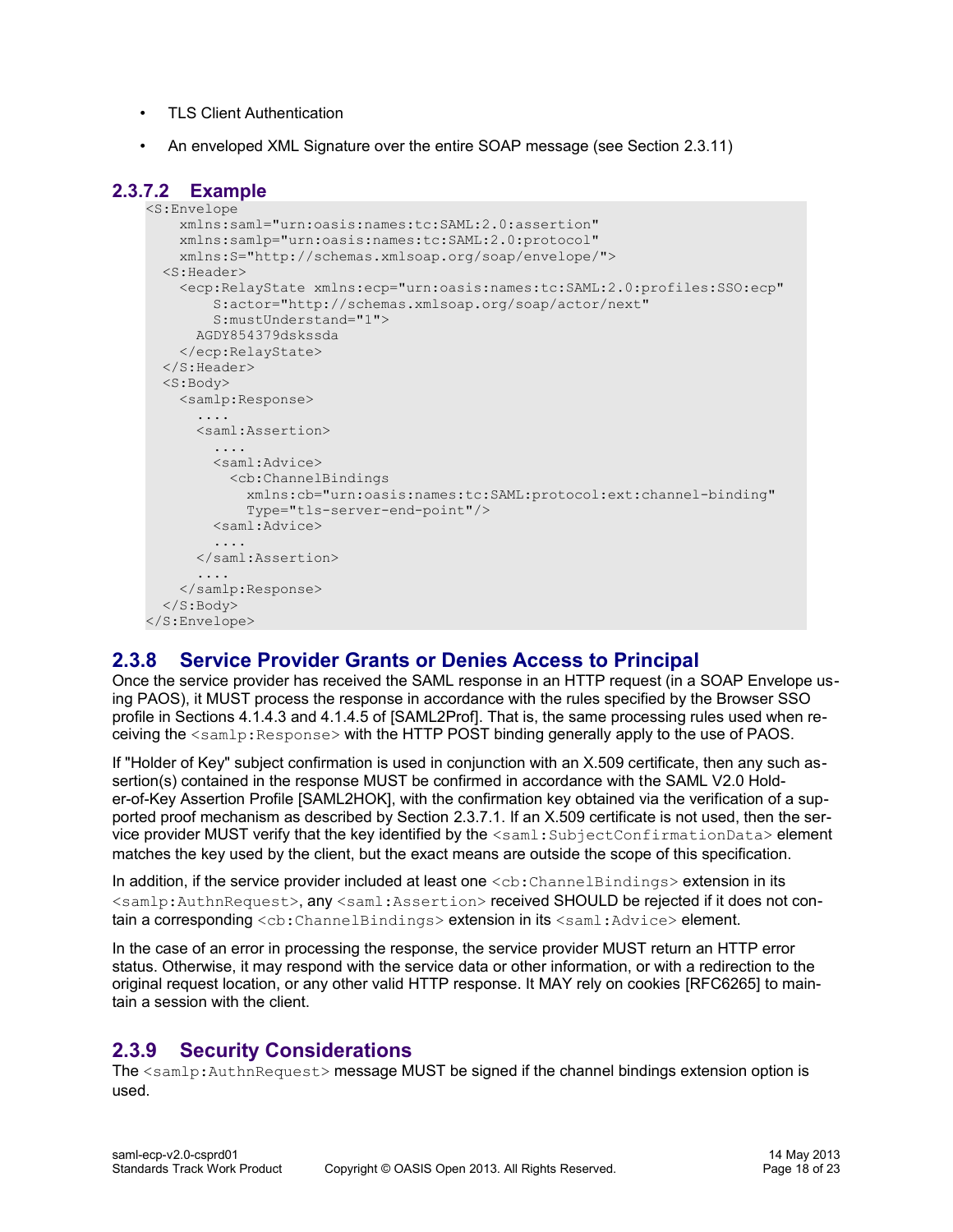Per the rules specified by the Browser SSO and Holder of Key Browser profiles, the assertions enclosed in the  $\leq$ samlp:Response> MUST be integrity protected (typically signed) at either the individual assertion or response level.

The delivery of the response in the SOAP envelope via PAOS is essentially analogous to the use of the HTTP POST binding and security countermeasures appropriate to that binding are assumed.

All SOAP headers SHOULD be integrity protected (even in the case of "Bearer" subject confirmation), such as with the use of TLS over every HTTP exchange with the client, though alternative mechanisms MAY be employed.

The service provider SHOULD be authenticated to the client. Server-side TLS authentication may be used, but channel bindings are RECOMMENDED for this purpose, as they can help to address many of the exposures common to commercial TLS infrastructure (assuming the identity provider is trustworthy).

The client MUST authenticate the identity provider during the transmission of the <samlp:AuthnRequest> message and prior to the submission of credentials vulnerable to theft. The client SHOULD be authenticated to the identity provider, such as by maintaining an authenticated session. Any HTTP exchanges subsequent to the delivery of the  $\leq$ samlp:AuthnRequest> message and before the identity provider returns a  $\leq$ samlp: Response> MUST be securely associated with the original request.

The assertions issued by the identity provider MAY be encrypted with a key that can be securely associated with the service provider. The key used SHOULD NOT be derived from a TLS certificate believed to belong to the service provider by means of probing endpoints unless that key is otherwise authenticatable and known to be usable for encryption. If a CBC-mode encryption algorithm is used, then it is strongly recommended that the  $\leq$ samlp:Response> message be digitally signed to address known weaknesses with the use of those algorithms [\[Enc2011\].](#page-7-9)

If "Holder of Key" subject confirmation is used in conjunction with a message-level proof of possession to the identity provider or service provider such as an XML Signature [\[XMLSig\]](#page-7-1) instead of a transport-level mechanism like TLS client authentication, then the use of channel bindings is RECOMMENDED. Absent such a mechanism, it is possible for a MITM to replay a signed message obtained from the legitimate client. Replay and freshness checking partially mitigate this threat.

Implementers are also encouraged to review the applicable security and privacy considerations outlined in [\[HOKSSO\]](#page-6-4) and [\[SAML2HOK\]](#page-6-0) (presuming that X.509 certificates are used).

### <span id="page-18-0"></span>**2.3.10 Use of Metadata**

The rules specified in the Browser SSO profile in Section 4.1.6 of [\[SAML2Prof\]](#page-7-8) apply to this profile as well. Specifically, <md:AssertionConsumerService> element(s) with a Binding attribute of "urn:oasis:names:tc:SAML:2.0:bindings:PAOS" SHOULD be used to describe the supported location(s) to which an identity provider may send responses to a service provider using this profile.

In addition, <md:SingleSignOnService> elements(s) with a Binding attribute of "urn:oasis:names:tc:SAML:2.0:bindings:SOAP" SHOULD be used to describe the supported location(s) to which a client may relay requests to an identity provider using this profile.

The cb:supportsChannelBindings attribute defined in [\[ChanBind\]](#page-5-2) SHOULD be added to both types of endpoints to indicate support for channel bindings in conjunction with this profile.

If "Holder of Key" subject confirmation is supported, the metadata usage described in Section 2.8 of [\[HOKSSO\]](#page-6-4) SHOULD be used in combination with appropriate hoksso: ProtocolBinding values.

An example of a conforming <md:SingleSignOnService> element with "Holder of Key" support is as follows:

```
<md:SingleSignOnService
 xmlns:md="urn:oasis:names:tc:SAML:2.0:metadata" 
 xmlns:hoksso="urn:oasis:names:tc:SAML:2.0:profiles:holder-of-key:SSO:browser"
 hoksso:ProtocolBinding="urn:oasis:names:tc:SAML:2.0:bindings:SOAP"
 Binding="urn:oasis:names:tc:SAML:2.0:profiles:holder-of-key:SSO:browser"
 Location="https://your-idp.example.org/some/path" />
```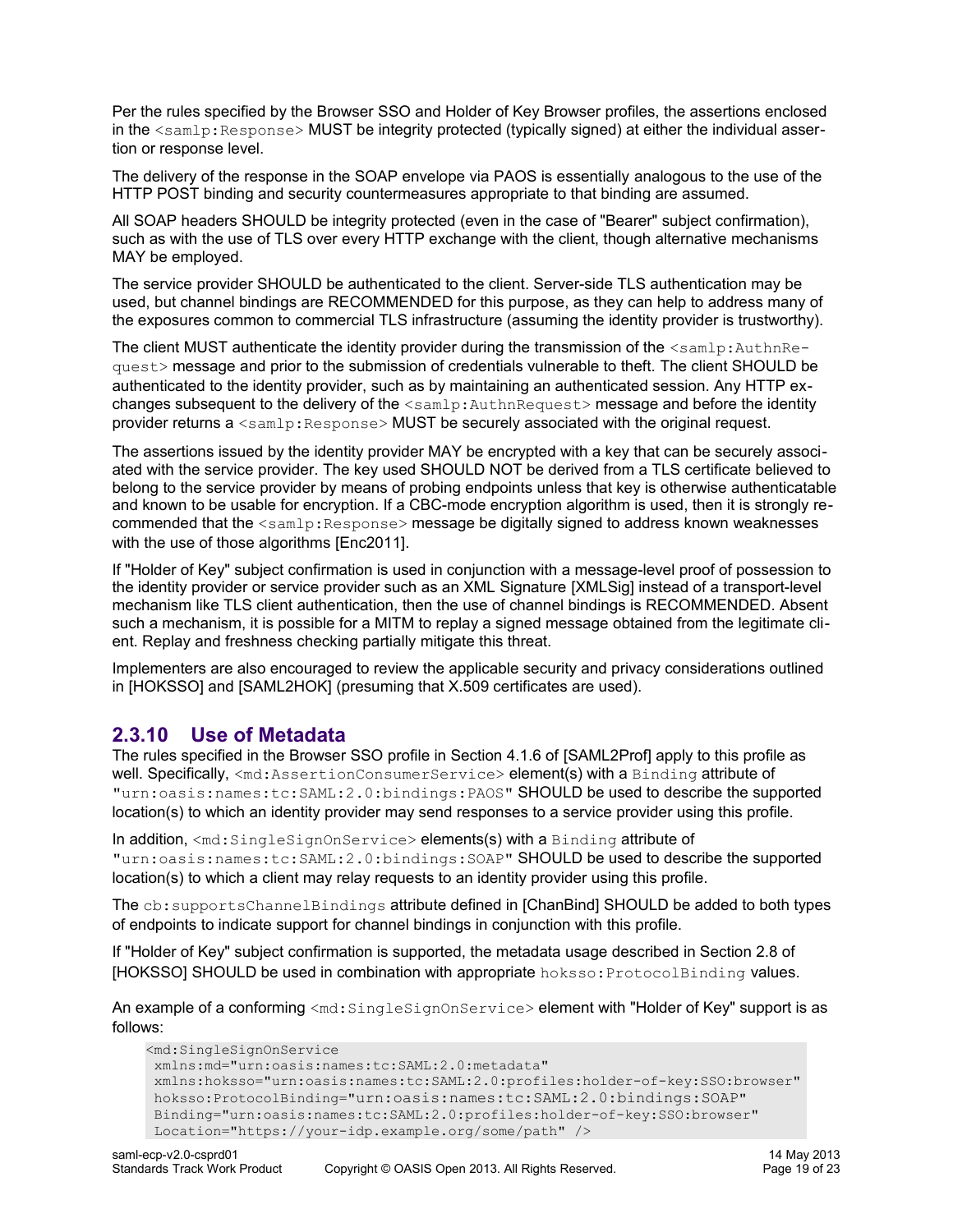Similarly, an example of a conforming <md:AssertionConsumerService> element with "Holder of Key" support is as follows:

```
<md:AssertionConsumerService index="1" isDefault="true"
 xmlns:md="urn:oasis:names:tc:SAML:2.0:metadata"
 xmlns:hoksso="urn:oasis:names:tc:SAML:2.0:profiles:holder-of-key:SSO:browser"
 hoksso:ProtocolBinding="urn:oasis:names:tc:SAML:2.0:bindings:PAOS"
 Binding="urn:oasis:names:tc:SAML:2.0:profiles:holder-of-key:SSO:browser"
 Location="https://your-sp.example.org/some/path" />
```
# <span id="page-19-0"></span>**2.3.11 Message Signing Profile**

A simple profile for whole-message signing is provided for use with this specification. If an XML Signature is applied by the client to the SOAP messages in Sections [2.3.4](#page-12-1) and/or [2.3.7,](#page-16-1) then it MUST conform to the following profile:

- The  $\text{&ds:Signature> element MUST$  be placed within a  $\text{&wsse:Security> SOAP header}$ block.
- The signature's  $\langle ds : S \text{ is the distance of } s \rangle$  MUST contain a single  $\langle ds : R \text{ is the distance of } s \rangle$  with an empty URI attribute (set to "") and MUST NOT contain a <ds: Transforms> element.
- The signature MUST NOT contain  $a \leq ds : 0 \text{ objects} >$  element.
- Since the entire message is being signed (minus the signature itself), any canonicalization method defined for use with [\[XMLSig\]](#page-7-1) may be used.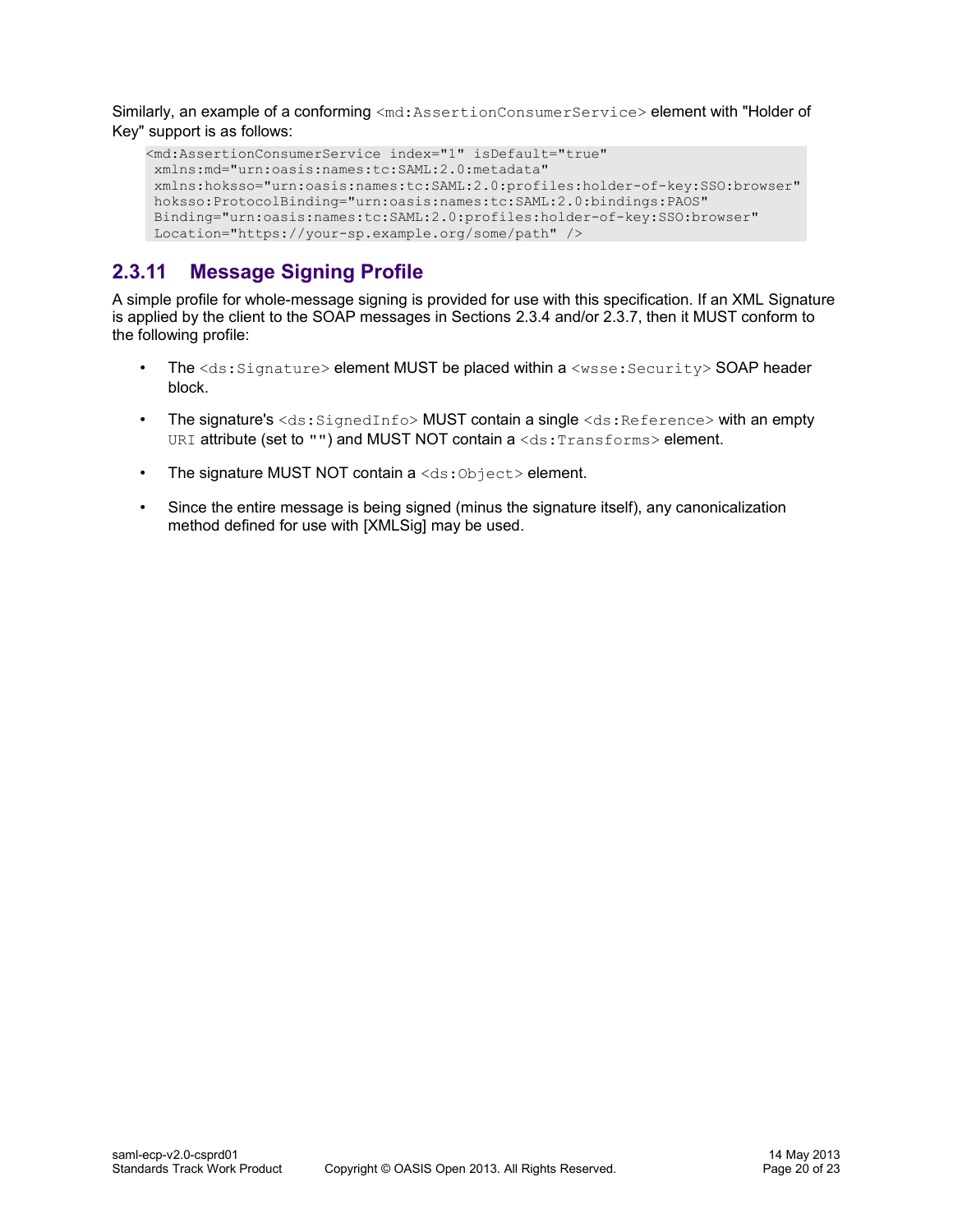# <span id="page-20-4"></span>**3 Conformance**

# <span id="page-20-3"></span>**3.1 SAML V2.0 Enhanced Client or Proxy Profile Version 2.0**

### <span id="page-20-2"></span>**3.1.1 Identity Provider Conformance**

An identity provider that conforms to this profile MUST adhere to the relevant normative text in Sectio[n](#page-8-1) [2.3,](#page-8-1) including the verification of channel bindings and the use of "Holder of Key" subject confirmation. The use of X.509 certificates as a proof mechanism MUST be supported. Other key forms are OPTIONAL.

It MUST support the use of HTTP Basic Authentication, TLS Client Authentication, and the XML Signature mechanism described in section [2.3.4.1.](#page-12-0)

It MUST also support verification of channel bindings of type "tls-server-end-point" [\[RFC5929\]](#page-6-14) between itself and the client during authentication via signed message.

# <span id="page-20-1"></span>**3.1.2 Service Provider Conformance**

A service provider that conforms to this profile MUST adhere to the relevant normative text in Section [2.3,](#page-8-1) and MUST support the use of channel bindings of type "tls-server-end-point" [\[RFC5929\].](#page-6-14)

Support for "Holder of Key" subject confirmation is OPTIONAL, but if supported then both TLS Client Authentication and the XML Signature mechanism described in Section [2.3.7.1](#page-16-0) MUST be supported as proof of possession mechanisms. The use of X.509 certificates with these mechanisms MUST be supported. Other key forms are OPTIONAL.

# <span id="page-20-0"></span>**3.1.3 Enhanced Client or Proxy Conformance**

An enhanced client or proxy that conforms to this profile MUST adhere to the relevant normative text in Section [2.3,](#page-8-1) and MUST support HTTP 1.1 [\[RFC2616\]](#page-6-15) and the use of cookies [\[RFC6265\].](#page-6-12)

It MUST support the use of channel bindings of type "tls-server-end-point" [\[RFC5929\],](#page-6-14) both with respect to the service provider and identity provider channels (the latter only if "Holder of Key" via a signature-based authentication mechanism is supported).

It MUST support the use of HTTP Basic Authentication [\[RFC2617\]](#page-6-13) and TLS Client Authentication to an identity provider.

Support for "Holder of Key" subject confirmation is OPTIONAL.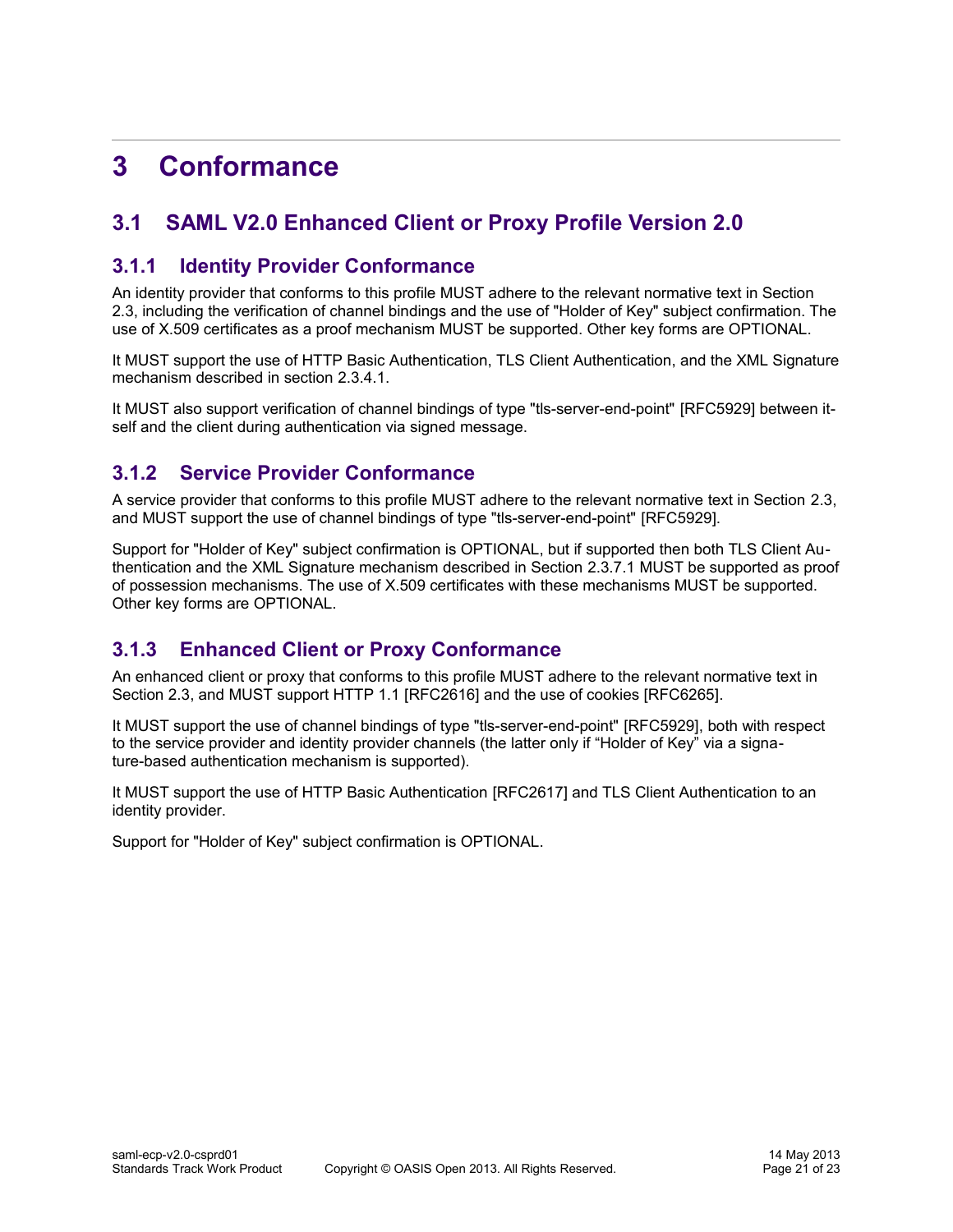# **Appendix A Acknowledgments**

The editors would like to acknowledge the contributions of the OASIS Security Services Technical Committee, whose voting members at the time of publication were:

- <span id="page-21-0"></span>• Scott Cantor, Internet2
- Thomas Hardjono, M.I.T.
- Rainer Hoerbe, Individual
- Nate Klingenstein, Internet2
- Chad LaJoie, Covisint, a Compuware Company
- Hal Lockhart, Oracle
- Anil, Saldhana, Red Hat

The editor would also like to acknowledge the following contributors:

- Nicolas Williams<br>• Simon Josefsson
- Simon Josefsson, SJD AB<br>• Venkat Yekkirala, NCSA
- Venkat Yekkirala, NCSA